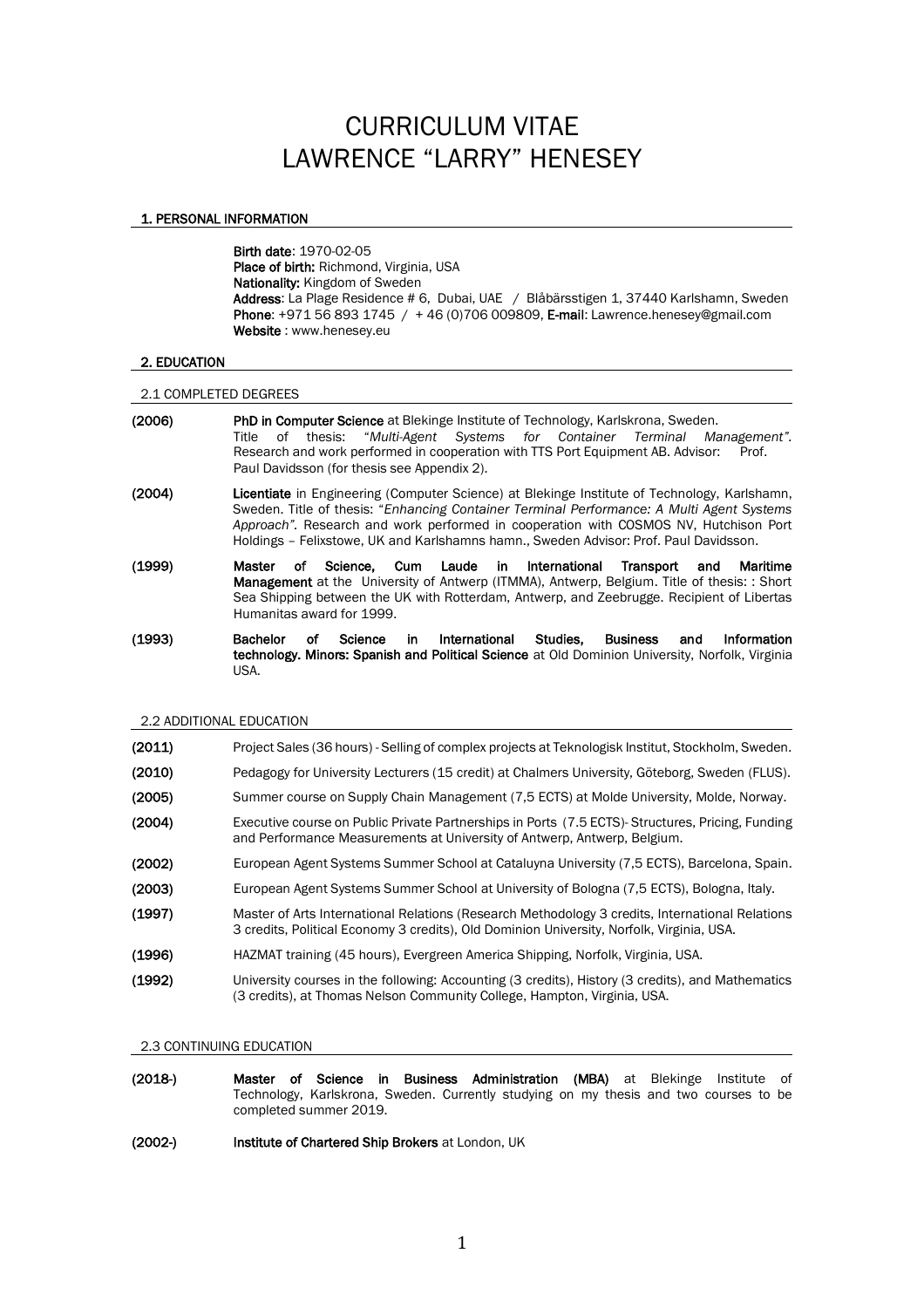Completed Economics of Sea Transport & International Trade, Shipping Business, Dry Cargo Chartering, Legal Principles in Shipping Business, Liner Agency, Port and Terminal Management, Port Agency, Ship Operations & Management, Logistics & Multi-modal Transport. Only course left to pass exam: Shipping Law.

# 3. WORK EXPERIENCE

## 3.1 ACADEMIC WORK EXPERIENCE

(2000-2006) Asst. Professor Computer Science, Blekinge Institute of Technology, Karlshamn, Sweden. - 100% Acclaimed university in the areas of telecommunications, software engineering (ranked #6 in the world) and artificial intelligence. Strong connections to industry leaders

# (2006-2015)

- 25 to 50%

# (2015- pres)

- 100% Responsibilities / Achievements:

- Educated and supervised 50+ Master students on various areas of container terminal operations or container shipping. Several of the graduated students are employed in the container terminal industry as IT managers, software engineers, project managers, etc.
- Developed an educational program focusing on intelligent transportation systems for master students with over 3500+ students taught from over 90 nations.
- Membership in IEEE, ACM Association of Computing Machinery, SAIS Scandinavian Artificial Intelligence Society.
- Senior Researcher drafting research proposals and winning grants (€25 Million granted) from regional, national and European Union funding agencies. EU projects involved: OVERSIZE BALTIC, EAST-WEST Transport Corridor, MarTech LNG, BalticGateway, GoLNG, CTCC (Creative Traditional Companies Cooperation), Connect2Ports, SECMAR, and SYMPHONY.
- Regularly presents research or invited speaker to academic conferences.
- Active in research on Container Terminal Simulation and Operations that has resulted in two books and over 90+ publications.
- Examiner and Lecturer for the following master courses: Intelligent Decision Support Systems, Knowledge Engineering and Management, Master Thesis Supervision and Artificial Intelligence.
- International Coordinator for the department from 2006-2011. Processing International students that were admitted to the university and assisting them in choosing courses and programs

(2020-2020) Associate Professor Computer Science, Amity University, Dubai, UAE.<br>- 100% Accredited university (ranked #26 in the UAE with 7000 students)

Accredited university (ranked #26 in the UAE with 7000 students)

Responsibilities / Achievements:

- Taught courses in Computer science (java and AI)
- Lectured in masters programme in Industrial Economics
- Guest Professor status.

## 3.2. INDUSTRIAL WORK EXPERIENCE

## (2020 - ) Commercial Manager, DPWORLD, Dubai, UAE

Responsible for the marketing and further development of software for port, terminals and cargo handling facilities with proprietary product portfolio known as ZODIAC. Contacting and networking with new customers across the group. Project. Coordination and alignment with key corporate stakeholders to effectively market and position IT Software solutions to the global market. Key contact point for all commercial and customer decisions and thought leader for next generation of software with R&D assistance to group Centers of Competence across the globe (Hong Kong, Dubai, London, Caucedo and Vancouver).

Responsibilities / Achievements: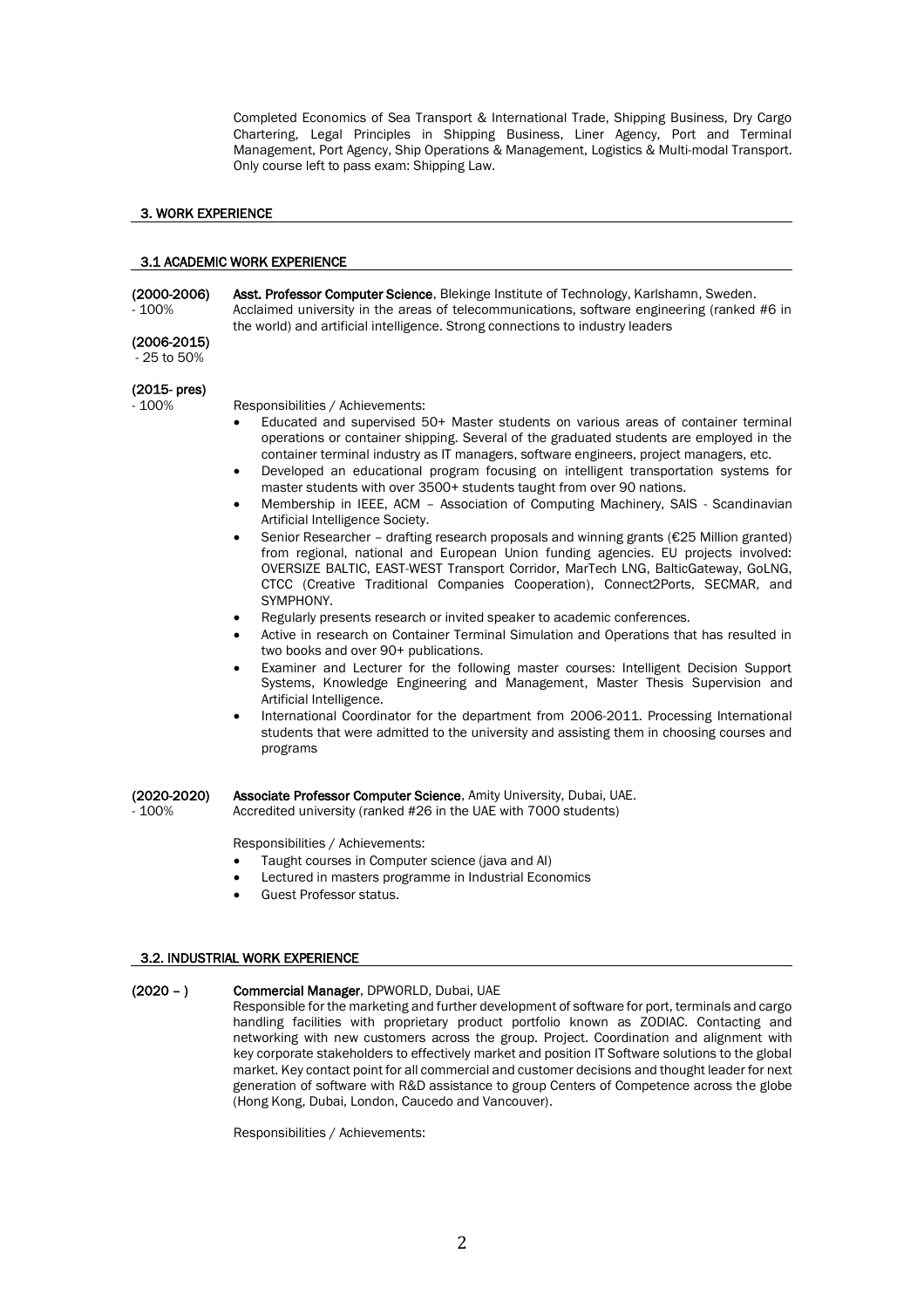- Commercial development of TOS and AI and work with ML -machine learning based software tool that incorporates elements of Knowledge Engineering. Managed a team located in Dubai.
- Interface with Terminals, Ports and Shipping companies.
- Established routines on Microsoft Dynamics and CRM tool.
- Effectively developed and established engaging training and workshops

## (2019 – 2020) Group Onboarding Manager, MARCURA, Dubai, UAE

Implementation of new customers across the group. Project manage onboarding. Engage with customer stakeholders and collaborate with technical resources to effectively empower and train customers on using Marcura platform. Front line to the customer and advocate business use-cases to product development.

Responsibilities / Achievements:

- Work with ML -machine learning based software tool that incorporates elements of Knowledge Engineering. Managed a team located in two countries (Dubai and Mumbai) while acting as the face of various services across the group.
- Post implementation reviews with customers
- Established routines on SalesForce CRM tool to increase the delivery time that customers would be onboarded.
- Effectively developed and established engaging training and workshops
- Communicated with customer in identifying and understanding service quality issues and improve customer focus.

## (2012 - ) Principal, Owner, SIMPORT AB, Karlshamn, Sweden.

Consultancy contracted for business development, marketing, technology and research. Applied science to container terminal industry, e.g., simulation, computer visualization 2D or 3-D, Knowledge Engineering, Intelligent Decision Support Systems design.

Responsibilities / Achievements:

- Developed Business strategy for mobile Electric and Data Transmission equipment for Port and Container Handling market.
- Organised client meetings from a list of Identified terminals and clients.
- Pilot work for novel container handling Yard system that has assisted the client to make 3 patents.
- Pre-study on application of Blue Tooth® technology in tracking containers.
- Yard layout and sales activities in electrifying RTGs.
- Collaboration with ISL –Applications GmbH on simulation and emulation software for port and terminal operations.

#### (2013 - 2014) Key Account Manager, Vahle GmbH, Kamen, Germany.

Provider of electric mobility since 1912. Focusing on providing electric and data transmission solutions for port and container terminal, specifically Electrified Rubber Tyred Gantry Cranes. Responsibilities / Achievements:

- Developed 3 year Business Strategy Plan that was accepted by the board and is currently being implemented.
- Delivering conceptual solutions for AUTOMATION in container terminals via R&D projects.
- Identifying potential sales targets with OEMs and Container Terminal Operators.
- Introduced sales and marketing strategies
- Designed new brochure for Port Technology business unit.
- Delivered presentations and spoke at international events on technologies and services related to Vahle GmbH.
- Submitted press releases and articles to international publications
- Updated engineering staff members on client's demands and needs for innovative solutions.
- Representative to Konecranes, Kalmar, Liebherr and to DPWorld, TiL, APMT and PSA Europe.
- Member of the Enviromental committee for PEMA representative for Vahle GmbH.

#### (2012 - 2013) Global Port Market Manager, Conductix-Wampfler AG, Weil am Rhein, Germany.

Conductix-Wampfler provides solutions for cranes such as electrification of E-RTGs to festoons and motor driven reel on the ship to shore cranes.

Responsibilities / Achievements: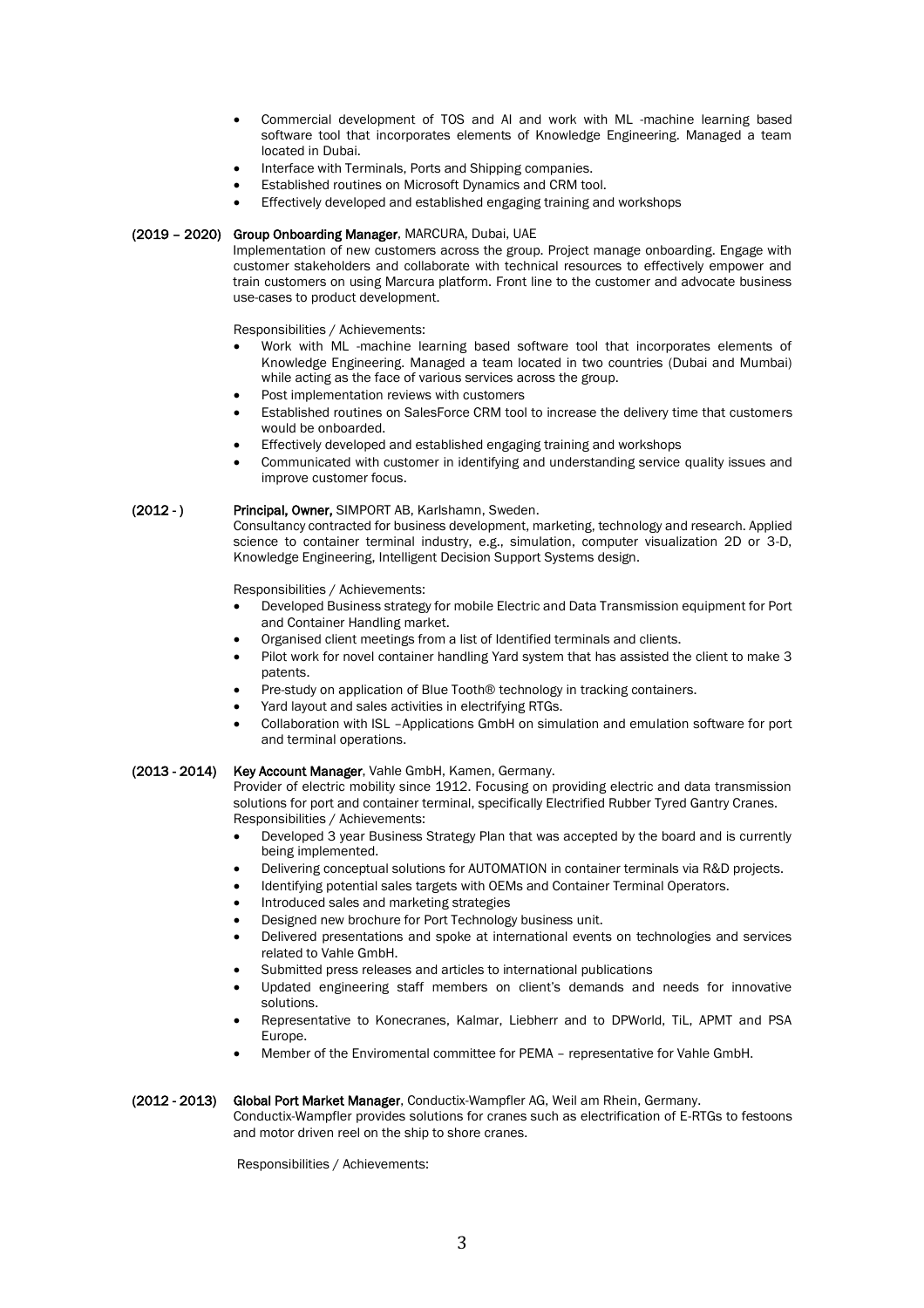- Developed Business strategy for Port and Container Handling market
- Identified terminals and clients resulting in two large projects with potential sales of 25 M € for both.
- Formulated strategy to double sales revenue and profit by 2016 by analysing current market and products with container industry trends.
- Assisted in the development of international Key Account managers to improve positioning and communication with clients (OEMS and end users such as container terminal operators).
- Organized workshops on technological innovations for both employees and clients.
- Supported R&D functions with key information to further improve products.
- Built and maintained relationships with key decisions makers in container terminal management from terminals and terminal operators located globally.
- Nominated by the Port Equipment Manufacturing Association (PEMA) to participate in the GREEN CRANES R&D project financed by European Union.
- Promoted Conductix-Wampfler in regional and international exhibitions, events, trade shows as either a presenter or speaker.
- Consulted clients on automation and electrification projects.
- Member of the Enviromental committee for PEMA.

## (2005 - 2011) Business Development Manager, TTS Port Equipment AB, Gothenburg, Sweden.

Strong maritime oriented company located in Sweden that initiated use of automated guided vehicles (AGVs) and translifters and cassettes for container handling. TTS Port Equipment is well respected in the following sectors of the maritime industry: shipbuilding, ship equipment, port equipment, RoRo equipment and offshore equipment

Responsibilities / Achievements:

- Hired initially as consultant while finalizing a Ph.D. degree in container simulation to help build the Business Case for TTS Port Equipment to invest into container terminal equipment.
- Developed a business unit from the ground up that had no prior knowledge of container terminal industry to currently being invited to industry forums and advertising on container industry publications.
- Built relationships while targeting potential opportunities for TTS Port Equipment, which culminated in APMT Virginia becoming the first terminal globally to use translifters and cassettes for its semi-automated terminal.
- Involved in R&D on AGVs, such as simulation and analysis.
- Increased customer satisfaction by being proactive in contacting and remedying any issues to product or service.
- Worked with project teams to develop new or tailored solutions for container terminal clients.
- Regularly reported to executive board to prepare presentations and updates on market and performance of the unit.

(1999 - 2000) Global Logistics Manager, Deutsche Post AG. Bonn & Darmstadt, Germany.

Largest shipping organization in the world with 30+ daughter companies.

One of the first Americans to be employed in assisting in the growth from the former "Deutsche Bundespost" to an international company that acquired DHL, DANZAS, ASG as well as 20+ other companies during my tenure with the firm. As global logistics manager, I assisted in working with the new partners into the *World Net* organization.

#### (1998 - 1999) Vessel/Trade Asst. Manager, SeaTrade Reefer, Antwerp, Belgium

Largest reefer shipping company in the world with HQs in Antwerp, Belgium. Responsible for the administration, billing and management for a fleet of 22 vessels working in 3 trades.

# (1993 - 1998) Various Operational Roles, EVERGREEN AMERICA Company, Norfolk, Virginia, USA.

Evergreen is one of the most reputable shipping companies in the world that has built up a vertical organization with logistics, warehousing, trucking, terminal operations and other ancillary businesses.

Responsibilities / Achievements:

- Dispatch of containers to trucking and rail operators.
- Identified terminal errors in Port computer system which container numbers were not checked correctly. Used Evergreen Database to mitigate and then solve errors resulting in 2 man-hours saved per day.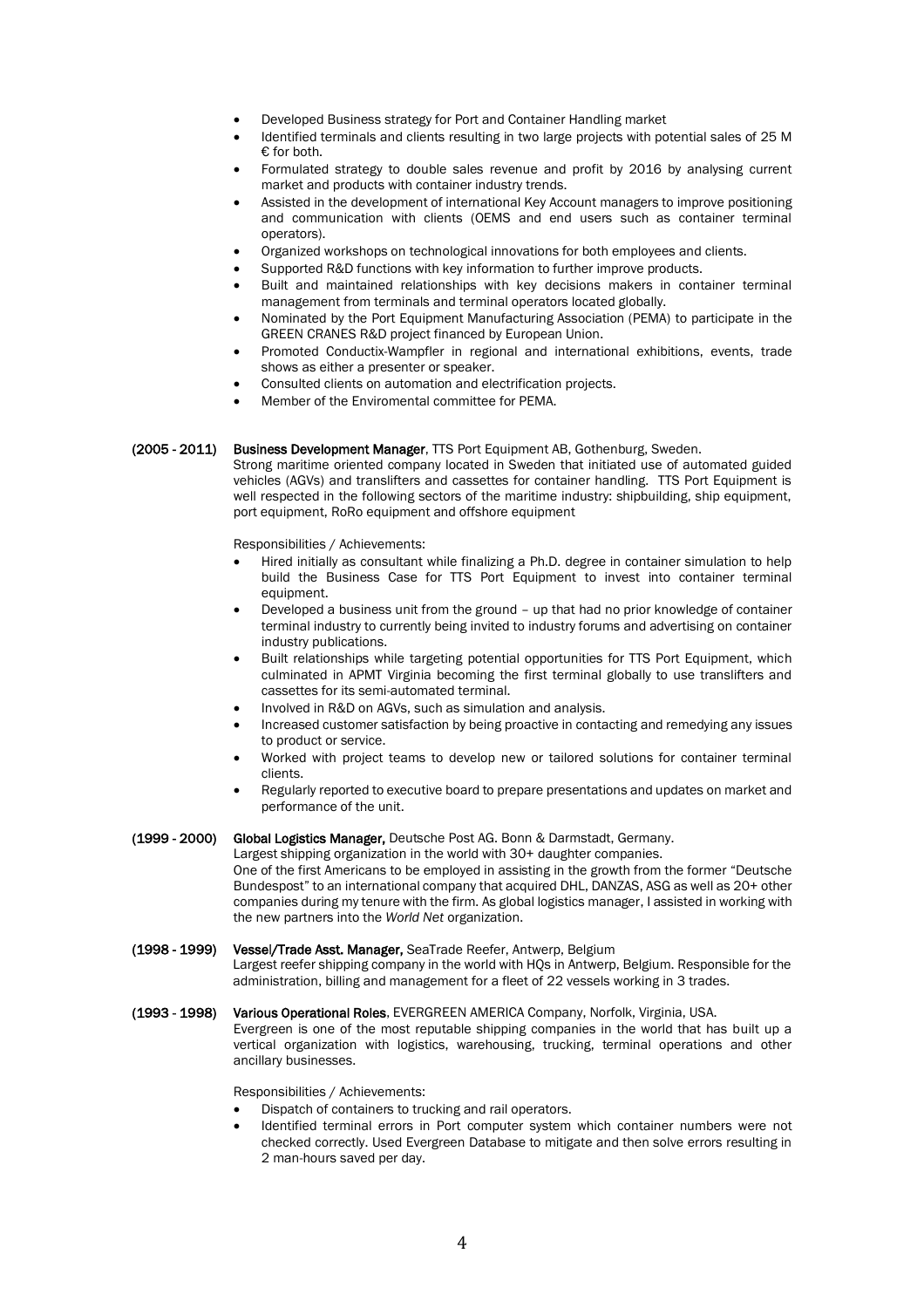- Handled billing over EDI systems with rail operators. Located discrepancies that in total were \$ 100- 150 per container moved by rail of which 400-1000 moves per week.
- Terminal management in assigning equipment to be at terminal when ship was working.
- Vessel loading and unloading use of NAVIS Sparcs system to build up load list and work on manifest. In addition, work on HAZMAT containers by checking IMO codes and listing specs on load lists for dockworkers.
- Work as a team with Dock Workers during vessel operations and with M&R (Maintenance and Repair) facility, in which 14 dockworkers were employed full time to repair containers and chassis; \$ 1.5 million of damages a year billed.
- Often provided customer service to freight forwarders, customs brokers, shippers and clients.

# 4. COMMISSIONS OF TRUST (IN ACADEMIA AND INDUSTRY)

| $(2018 - \text{pres})$ | Board of Advisors - SWARM Engineering, Inc.<br>Sub-Committee Chair on Port Automation - Transportation Research Board |
|------------------------|-----------------------------------------------------------------------------------------------------------------------|
| $(2017 - \text{pres})$ | (AW10 - committee on Ports & Waterways)                                                                               |
| $(2018 - \text{pres})$ | Committee member on Intermodal Freight Terminal Design and Operations - Transportation<br>Research Board (AW50)       |
| $(2016 - \text{pres})$ | Member of Steering Committee - Karlshamn municipality technical/vocational program<br>in logistics                    |
| $(2016 - pres)$        | Member of TRB - Transportation Research Board (AW08 - committee on Ports<br>& Waterways)                              |
| $(2010 - \text{pres})$ | Advisory Board member at PORTec, Imperial College, London UK.                                                         |
| $(2003 - 2005)$        | PhD Section at Blekinge Institute of Technology, Karlshamn, Sweden (member).                                          |
| $(2016 - \text{pres})$ | Mentor in the TRB Freight & Marine mentoring program, Washington DC.                                                  |
| $(2016 - \text{pres})$ | Member of the steering committee. International Logistics School, Karlshamn, Sweden.                                  |
| $(2012 - 2018)$        | Membership in port equipment association (PEMA). Various committee functions :                                        |
|                        | (1) automation, (2) safety, (3) education and (4) environment), Brussels, Belgium.                                    |
|                        |                                                                                                                       |

## 5. SCIENTIFIC ACHIEVEMENTS

#### 5.1. PUBLICATIONS

#### BOOKS, BOOK CHAPTERS and REPORT STUDIES

- 1. Rajesh, G., Raajini, M., Sagayam, K.M., Sivasangari, A. and Henesey, L. (2020). Energy-efficient lightweight cryptography for IoT networks, Chapter 9 in "Security and privacy issues in IoT devices and sensor networks 1 Edition", (Eds. Sharma, S.K., Bhushan, B. and Debnath, N.C). Volume 12 in the series, Advances in ubiquitous sensing applications for healthcare (Eds. Dey, N., Ashour, A.S. and Fong, S.J), Published by Elsevier press, Amsterdam, The Netherlands. ISBN: 978-0-12- 821255-4, October 23, 2020, pages 187-207.
- 2. Das, P, Rahaman, A. J., Acharya, B., Sagayam, M., and Henesey, L. (2021). Conceptual Understanding of Convolutional Neural Network – Chapter 1, Pattern Recognition and Machine and Deep Learning for Augmented and Virtual Reality Applications, IET - The Institution of Engineering and Technology Publishing , (eds. Editors: Sagayam, M.K., Henesey, L., de Albuquerque, V. and Edinbarough, I. A), London, UK.
- 3. Sagayam, K.M, Suresh, S., Hemanth, J.D., Henesey, L. and Ho, C.C. (2020) Optimization of SVM Based Hand Gesture Recognition System Using Particle Swarm Optimization and Plant Growth Algorithm (Chapter 9). "The Biometric Computing: Recognition & Registration". Arya, K and Bhadoria, R. (eds). Published by CRC Press, Taylor & Francis Group, UK. ISBN: 978-0-8153-9364- 1, pages 185-200.
- 4. Sagayam, K.M., Henesey, L., de Albuquerque, V.H.C., and Edinbarough, I.A., (2020) Pattern Recognition and Machine Learning for Augmented and Virtual Reality Applications. Sagayam, K.M., Henesey, L., et al (Eds). IET/SciTECH. Chapter 1 and Chapter 12.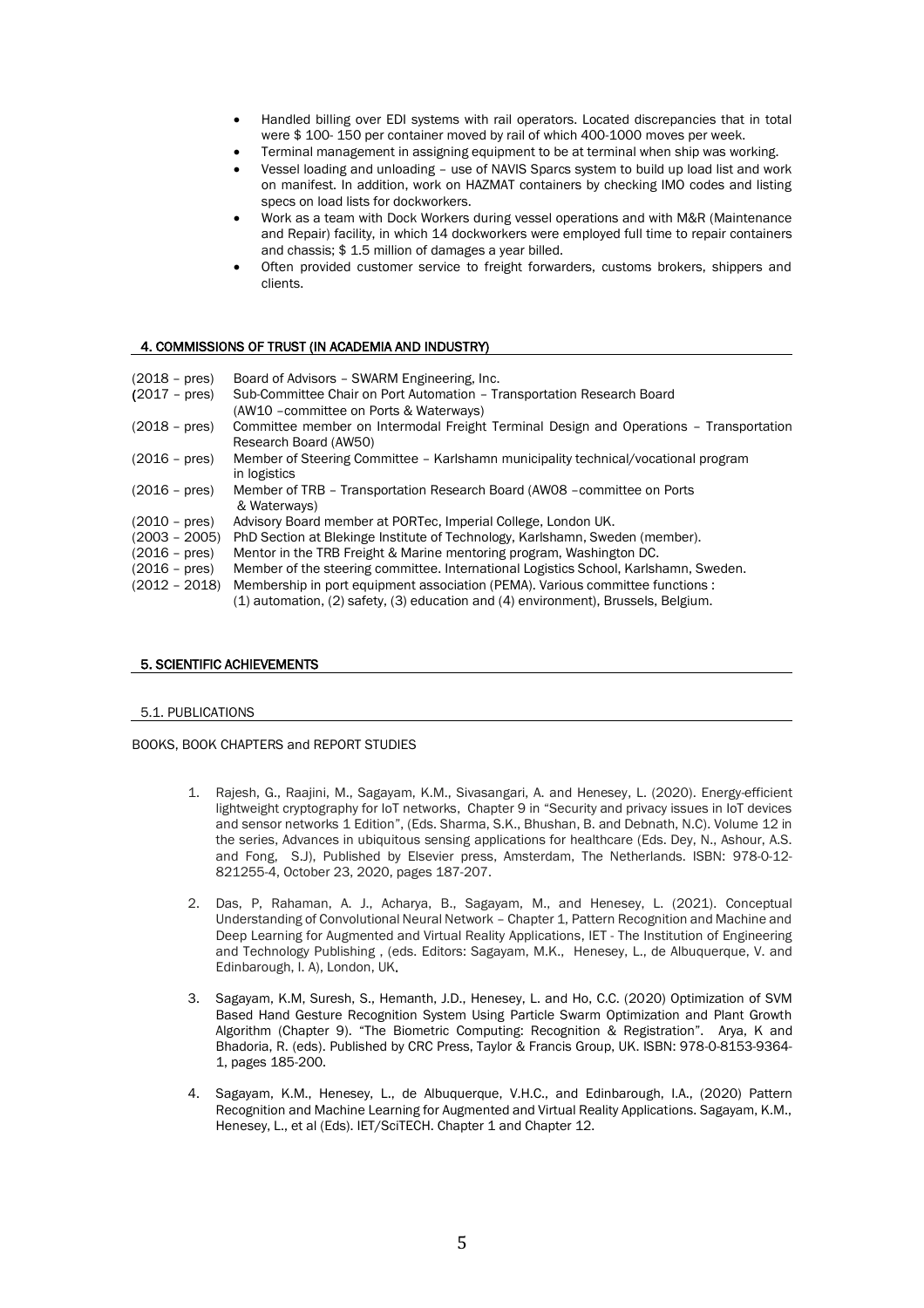- 5. Madjidian, J., Dalakis, D., Paulauskas, V., Henesey, L., Ölcer, A.I., Ballini, F., and Kitada, M., (2018) Developing a Strategy for LNG Powered Transport Corridors in the Baltic Sea Region. Trends and Challenges in Maritime Energy Management, WMU Studies in Maritime Affairs Vol. (6), A.I. Ölcer, et al. (eds). Springer International Publishing AG, Cham, Switzerland. ISBN978-3-319-745756-3, pages 383-399.
- 6. Nirala, S., Mishara, D., Sagayam, K.M., Ponraj, D.N., Vasanth, X.A., Henesey, L., and Ho, C.C. (2018) Image fusion in remote sensing based on sparse sampling method and PCNN techniques. Machine Learning for Big Data Analysis. MLBDA 2018 (Machine Learning for Big Data Analytics - 2018) –De Grutyer Press.
- 7. Submarcz, T. and Carlsson, A. (2018) Cyber Security for Next Generation Experts. Exacta Print AB. Malmo, Sweden. (Reviewer of the Book).
- 8. Sagayam, M.K., Hemanth, J.D., Vasanth, X.J., Henesey, L and Ho, C.C. (2018) Optimization of HMM based Hand Gesture Recognition System using Hybrid Cuckoo Search Algorithm, in Siddhartha Bhattacharyya (Ed) Hybrid Metaheuristics for Image Analysis, Springer International Publishing AG, Cham, Switzerland. ISBN13 9783319776248, pages 87-114.
- 9. Sagayam, K. M., Viyas, T.V., Ho, C.C. and Henesey, L. (2017) Controlling Robotic Arm Based on Virtual Hand Gesture Recognition by using Deep Learning Algorithm. Biologically Rationalized Computing Techniques for Image Processing Applications, Hemanth and Balas (eds). LNCVB (Lecture Notes in Computational Vision and Biomechanics). Springer-Verlag Berlin Heidelberg, Germany.
- 10. Henesey, L., Sagayam, M.K., Viyas, T.V. and Ho, C.C. (2017) Virtual Robotic Arm Control with Hand Gesture Recognition and Deep Learning Strategies, in Hemanth, D.J. and Estrela. V.V. (Eds) Deep Learning for Image Processing Applications: In Series - Advances in Parallel Computing. IOS press E-BOOK - DOI: 10.3233/978-1-61499-822-8-50, Vol.31 pages 50-67.
- 11. Bai, G., and Henesey, L. (2013) Coping with System Sustainability: A Sociocybernetics Model for Social‐Economic System Architecture. Issues in Behavioral Psychology: 2013 Edition, Scholarly Editions 2013, Ed. Ashton Acton. Ch.3 pages. 848-851 \* summarized version of a journal article.
- 12. Henesey, L. and Mbiydzenyuy, G. (2010) Tools for faster turn-around times in RoRo Terminal: Case studies from Europe; Karlshamn – Klaipeda Sort Sea Shipping Link. Ports 2010: Building on the Past, Respecting the Future. ASCE – American Society of Civil Engineers. Reston, Virginia, USA ISBN 0-7844-1098-4, 978-0-7844-1098-1, pages 1275-1285
- 13. Henesey, L., and Persson, J. A. (2009) Analyzing Transactions Costs in Transport Corridors Using Multi-Agent-Based Simulation, In Bazzan, A.L.C. and Klügl, F. (Eds) Multi-Agent Systems for Traffic and Transportation Engineering, ICI Global, Hershey, PA, USA. Chapter 17, pages 342-356.
- 14. Henesey, L. (2006) Multi-Agent Systems for Container Terminal Management. Ph.D. Thesis. No 2006:08. Department of Systems and Software Engineering, Blekinge Institute of Technology, Karlshamn, Sweden. ISSN 1653-2090, ISBN 91-7295-099-4 or ISBN 978-91-7295-099-3, pages 1-274.
- 15. MTLA (Maritime Transport and Logistics Advisors) (2005) Canaveral Port Authority Short Sea Shipping Port Probability Study, A study commissioned by the: Canaveral Port Authority with additional 50% funding provided by the: U.S. Department of Transportation, Maritime Administration (MARAD) pages 1-137.
- 16. Davidsson, P., Henesey, L., Ramstedt, L., Törnquist, J., and Wernstedt, F. (2005) Agent-Based Approaches to Transport Logistics, Applications of Agent Technology in Traffic and Transportation, Whitestein Series in Software Agent Technologies, Bazzan, Ana; Klügl, Franziska; Ossowski, Sascha (Eds.), Birkhäuser.
- 17. Henesey, L. (2004) Enhancing Container Terminal Performance: A Multi Agent Systems Approach, Licentiate Thesis. Karlshamn, Sweden. ISBN 91-7295-040-4.

## JOURNALS PUBLISHED AND/OR ACCEPTED

18. Hadeel, A., Qureshi, S., Iqbal, S.M.Z., Ameer, A., Cheaha, D., Henesey, L.E., an Karrila. S. (2022). Employing a Long-Short-Term Memory Neural Network to Improve Automatic Sleep Stage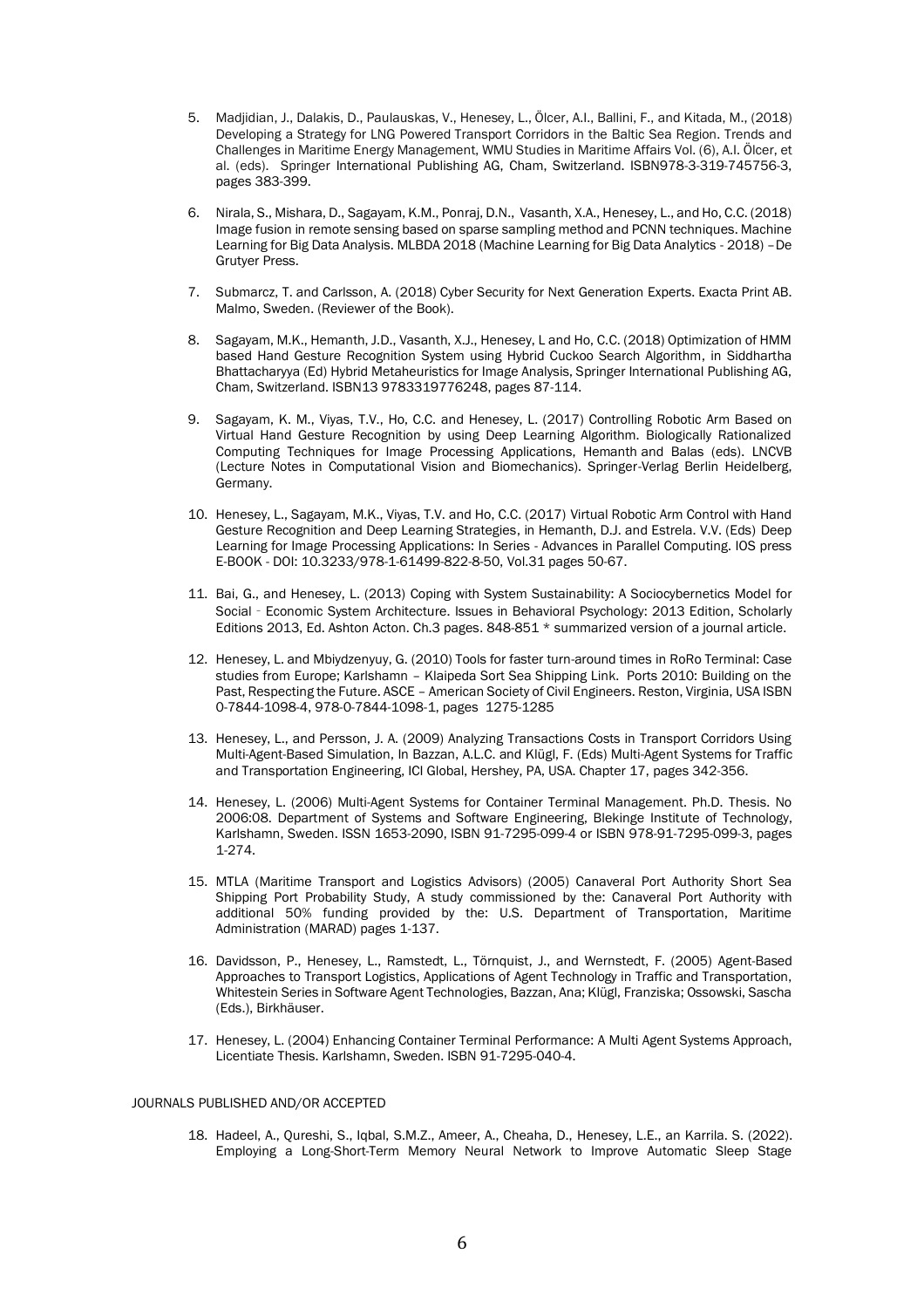Classification of Pharmaco-EEG Profiles. Applied Sciences 12, no. 10: 5248. <https://doi.org/10.3390/app12105248>

- 19. Meyer, C., Gerlitz, L., and Henesey, L. (2021) Cross-Border Capacity Building for Port Ecosystems in Small and Medium -Sized Baltic Ports. Journal of European Studies, Sage Publications, Thousand Oaks, California, US. 51 (2) eISSN: 17402379 | ISSN: 00472441.
- 20. Mhathesh T.S.R., Andrew J., Sagayam M.K., Henesey L. (2021) A 3D Convolutional Neural Network for Bacterial Image Classification (Chapter 10). In: Peter J., Fernandes S., Alavi A. (eds) Intelligence in Big Data Technologies—Beyond the Hype. Advances in Intelligent Systems and Computing, vol 1167. Springer, Singapore. https://doi.org/10.1007/978-981-15-5285-4\_42
- 21. Sagayam, K. M., Viyas, T.V., Ho, C.C., and Henesey, L. (2019) "Augmented Reality based Solar System for E-magazine with 3-D audio effect. International Journal of Simulation and Process Modelling.
- 22. Bakhtyar, S. & Henesey, L. (2015) State of the art of electronic waybill solutions: a systematic review using the snowball method. Journal of Special Topics in Information Technology and Management, ISSN 1385-951X, E-ISSN 1573-7667
- 23. Bai, G., and Henesey, L. (2012) Coping with System Sustainability: A Sociocybernetics Model for Social-Economic System Architecture. Journal of Systems Research and Behavioral Science Volume 29, Issue 3, May/June 2012, pages 263-273.
- 24. Henesey, L., Davidsson, P. and Persson, J.A. (2008) Agent Based Simulation Architecture for Evaluating Operational Policies in Transshipping Containers. LNCS (Lecture Notes in Computer Science) Vol. 4196, Springer Berlin / Heidelberg, pages 73-85.
- 25. Henesey, L., Davidsson, P., and Persson, J.A. (2008) Evaluation of Automated Guided Vehicle Systems for Container Terminals Using Multi Agent Based Simulation (Extended from AAMAS ´08 conference). LNCS (Lecture Notes in Computer Science) Vol. 5269, Springer Berlin / Heidelberg, pages 85-96.
- 26. Henesey, L., Davidsson, P., and Persson, J.A. (2008) Agent Based Simulation Architecture for Evaluating Operational Policies in Transshipping Containers. Journal of Autonomous Agents and Multi-Agent Systems, Vol 18, Springer. (Published 11 April 2008 at Springer Link Online First), pages 220-238.
- 27. Henesey, L., Davidsson, P., and Persson, J.A. (2006) Agent Based Simulation Architecture for Evaluating Operational Policies in Transshipping Containers, Fourth German Conference on Multiagent System Technologies (MATES 2006). LNCS (Lecture Notes in Computer Science) 4196, K. Fischer et al. (Eds), Springer-Verlag Berlin Heidelberg, Germany, pages 73-85.
- 28. Henesey, L., Davidsson, P., and Persson, J.A. (2006) Evaluating Container Terminal Transhipment Operational Policies: An Agent-Based Simulation Approach, WSEAS Transactions on Computers, Vol. 5 (9), pages 2090-2098.
- 29. Henesey, L. (2006) Application of Transaction Costs in Analyzing Transport Corridors Using Multi-Agent Based Simulation. Promet Traffic & Transportation: Scientific Journal on Traffic and Transportation Research. Vol. 18 (2) pages 59-65.
- 30. Davidsson, P., Henesey, L., Ramstedt, L., Törnquist, J., and Wernstedt, F. (2005) An Analysis of Agent-Based Approaches to Transport Logistics, Transportation Research: Part C: Emerging Technologies, Vol. 13 (4) Elsevier, pages 255-271.
- 31. Henesey, L., and Törnquist, J. (2002) Enemy at the gates: Introduction of Multi-Agents in a Terminal Information Community, In: C.A. Brebbia, G. Sciutto (Eds) Maritime Engineering & Ports III. WIT Press, London, 2002, pages 23-32. ISBN: 1-85312-923-2.

# PEER REVIEWED CONFERENCES / WORKSHOPS (PUBLISHED)

32. Meyer, C., Gerlitz, L., Henesey, L., and Silonosov, A. (2021) Paper 18: Reinforcing Innovation and Competitiveness of SMEs by new Maritime Clustering Initiatives in South Baltic Sea Region. In Proceedings of RelStat'21 - The 21st International Multi-Conference Reliability and Statistics in Transportation and Communication. Transport and Telecommunication Institute (Latvia) in cooperation with Latvian Academy of Science (Latvia), October 14-15, 2021, (remotely) Riga, Latvia.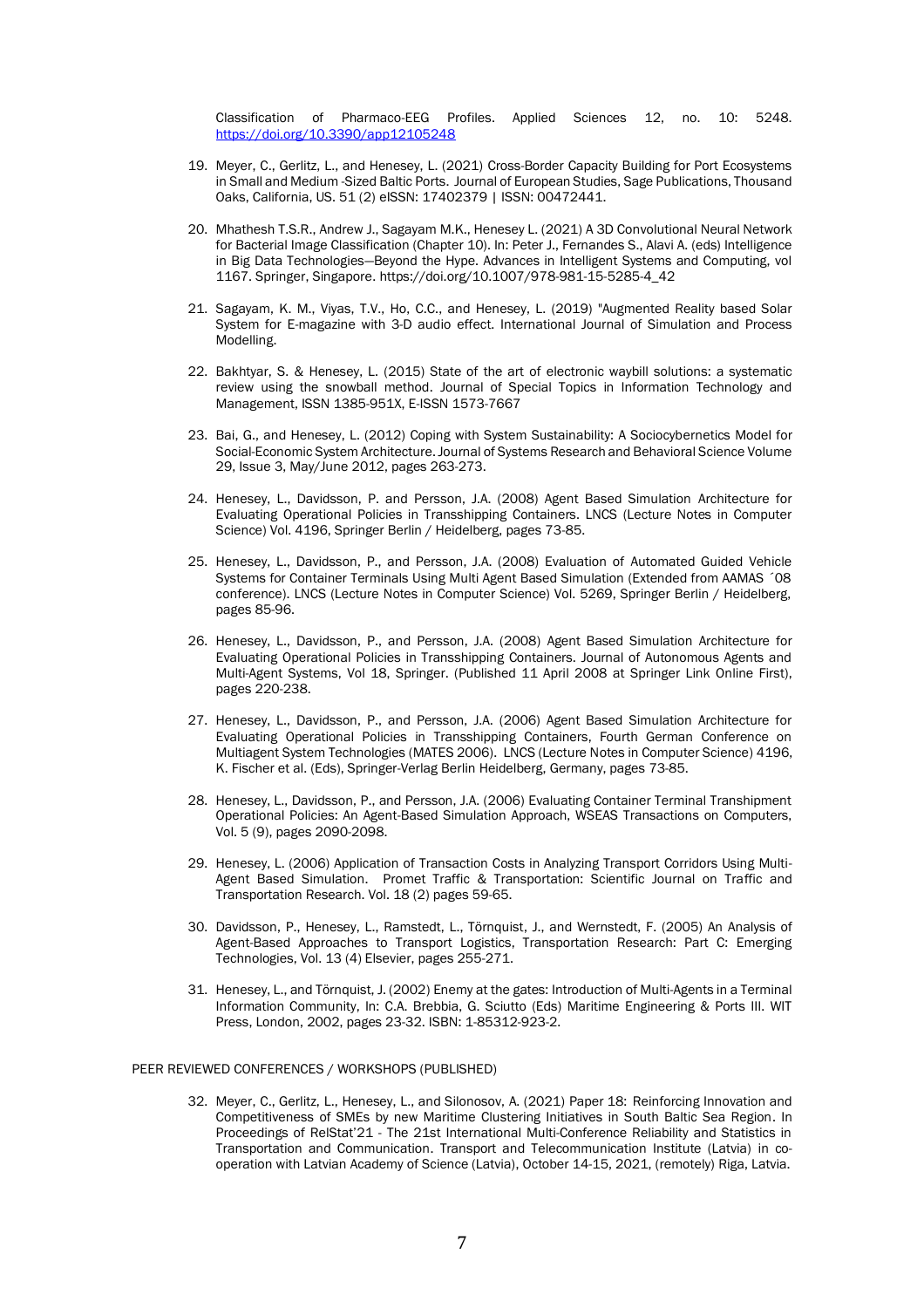- 33. Philipp, R., Paulauskas, V., Meyer, C., Henesey, L., and Gerlitz, L. (2021) Paper 58: Smart Port Development: Benchmarking The Digital Readiness of Ports. In Proceedings of RelStat'21 - The 21st International Multi-Conference Reliability and Statistics in Transportation and Communication. Transport and Telecommunication Institute (Latvia) in co-operation with Latvian Academy of Science (Latvia), October 14-15, 2021, (remotely) Riga, Latvia.
- 34. Paulauskas, V., Philipp, R., Henesey, L., Paulauskas, D., Sutnikas, A., Meyer, C., Gerlitz, L. , Heine, N., Kozyczkowski, K., Zigus, A., and Silonosov, A. (2021) Smart Ports' Influence on Coastal Sustainability. In Proceeding of 25<sup>th</sup> Conference of Transport Means. October 6-8, 2021, Kaunas, Lithuania.
- 35. Gerlitz, L, Meyer, C., Henesey, L. and Prausse, G. (2020) Digital Transformation in Small and Medium- Sized Ports: Cross-Border Capacity Building as Key Driver for Innovation. In Proceedings of RelStat'20 - The 20th International Multi-Conference Reliability and Statistics in Transportation and Communication. Transport and Telecommunication Institute (Latvia) in co-operation with Latvian Academy of Science (Latvia), October 14-17, 2020, Riga, Latvia.
- 36. Henesey, L. and Yuan, L. (2020) Forecasting in Repositioning of Empty Containers Analysis of Machine Learning Approaches. In Proceedings of the International Association of Maritime Economists (IAME) 2020 Conference on "Sustainable Development of Shipping and Trade". June 10-13, 2020, Honk Kong.
- 37. Henesey, L., Lizneva, Y., Philipp, R., Meyer, C., and Gerlitz, L. (2020). Improved load planning of RoRo vessels by adopting blockchain and internet-of-things. In proceedings of the 22nd International Conference on Harbor, Maritime and Multimodal Logistic Modeling & Simulation (HMS 2020), pp. 58-65. Sept 16-18, 2020. DOI: https://doi.org/10.46354/i3m.2020.hms.009
- 38. Ajesh, F., Ravi, R., Aswathy S. U., and Henesey, L. (2020). Conceptual Understanding of Convolutional Neural Network Brain Tumor Detection and Classification by MRI Using Biologically InspiredOrthogonal Wavelet Transform and Deep Learning Techniques. In proceedings of PRAVR2020 (Pattern Recognition for Augmented and Virtual Reality Using Machine and Deep Learning). May 30, 2020.
- 39. Tsr, M., Andrew, J., Sagayam, M., and Henesey, L. (2019). A 3D Convolutional Neural Network for Bacterial Image Classification, Paper 35. In proceedings of International Conference on Big Data and Cloud Computing (ICBDCC'19), Karunya Institute of Technology & Sciences, Coimbatore, Tamilnadu, India, December 6-7, 2019.
- 40. Henesey, L. and Philips, R. (2019). Evaluating LNG Bunkering Automation Technology. World of Shipping Portugal - An International Research Conference on Maritime Affairs, Estoril, Carcavelos, Portugal, November 21 – 22, 2019.
- 41. Henesey, L., Lizneva, Y., and Anwar, M. (2019). A Multi-Agent system with Blockchain for Container Stacking and Dispatching. In proceedings of (HMS – 2019) The International Conference on Harbor, Maritime and Multimodal Logistic Modelling and Simulation, Lisbon, Portugal, September 18 – 20, 2019. Awarded Best Paper for the HMS – 2019 Conference.
- 42. Henesey, L. (2019). Blockchain with Multi Agent System: case of container stacking management. In proceedings of Annual conference of the International Association of Maritime Economists (IAME), Athens, Greece, June 25 – 28, 2019.
- 43. Henesey, L., Jankowski, S., and Gerlitz, L., (2019). LNG Value-Chains in the Baltic Region: Case of the GoLNG project, In proceedings of Annual conference of the International Association of Maritime Economists (IAME), Athens, Greece, June 25 – 28, 2019.
- 44. Anwar, M. Henesey, L. and Casalichio, E. (2019). Digitalization in Container Terminal Logistics: A Literature Review. In proceedings of Annual conference of the International Association of Maritime Economists (IAME), Athens, Greece, June 25 – 28, 2019.
- 45. Anwar, M. Henesey, L. and Casalichio, E. (2019). The feasibility of blockchain solutions in the maritime industry. In proceedings of Annual conference of The Nordic Logistics Research Association (NOFOMA), Oslo, Norway, June 13 – 14, 2019.
- 46. Subramaniyam, D., Bruntha, P.M., Sagayam, K.M., Henesey, L., Bestak, R., and Al-Halabi, W. (2019). An area efficient 16-QAM transceiver design using Vedic multiplier for wireless applications. In Proceedings of the 12<sup>th</sup> WMNC (12th IFIP Wireless and Mobile Networking Conference), Paris,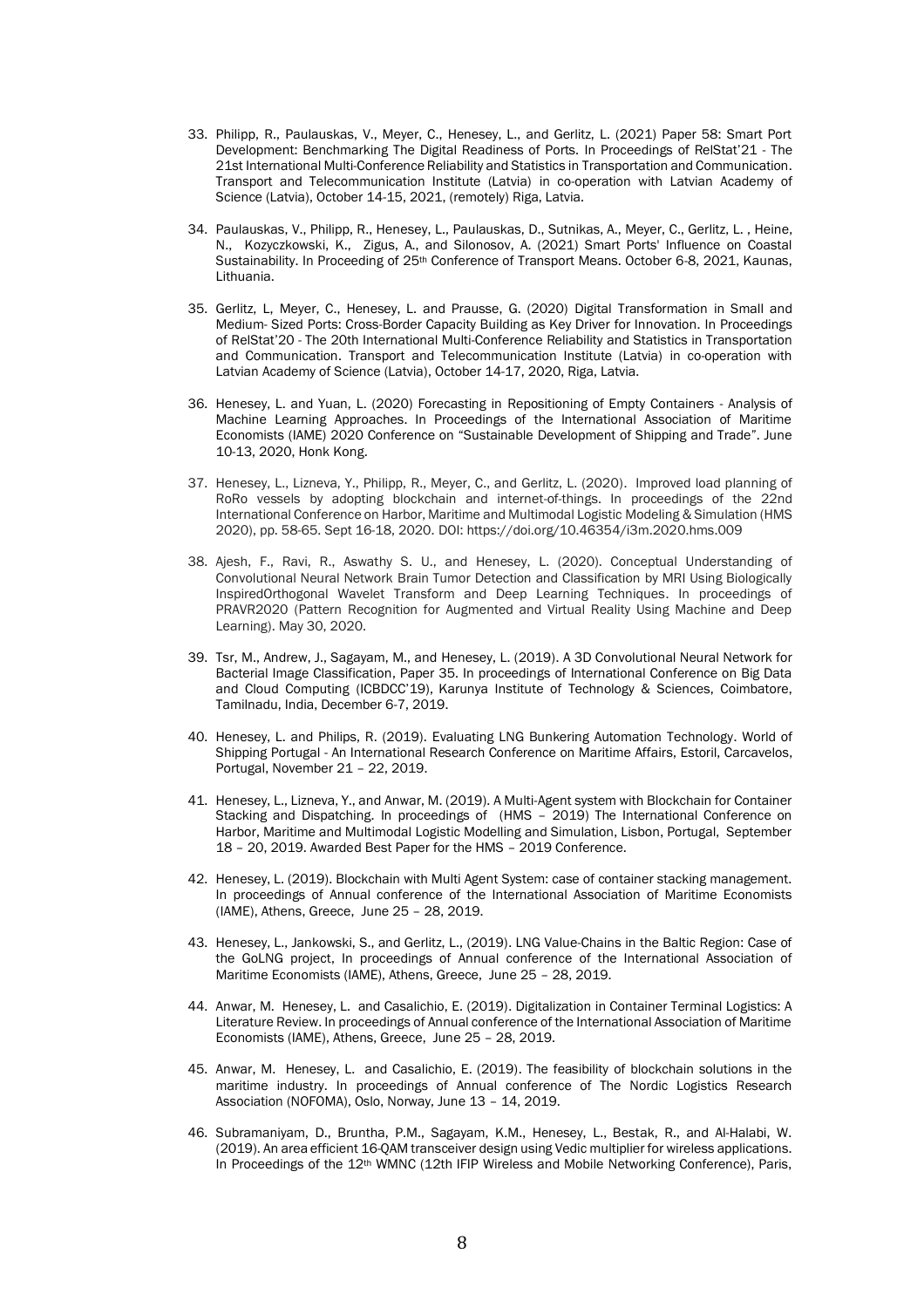France, September 11 – 13 , 2019.

- 47. Sagayam, K.M., Ho, C.C., Henesey,L. and Bestak, R. (2018). 3D Scenery Learning on Solar system Using Marker Based Augmented Reality. In Proceedings of the 4th International Conference on Virtual and Augmented Reality in Education. Budapest, Hungary, September 17 – 19 , 2018.
- 48. Henesey, L., Jankowski, S., and Gerlitz, L., (2018). Developing a LNG Value-Chain in the Baltic Region, In proceedings of Annual conference of the International Association of Maritime Economists (IAME), Mombasa, Kenya, September 11 – 14, 2018.
- 49. Henesey, L., Jankowski, S., and Gerlitz, L., (2018). Risk Assessment of Automated technologies for LNG bunkering, In Proceedings of Annual conference of the International Association of Maritime Economists (IAME), Mombasa, Kenya, September 11 – 14, 2018.
- 50. Paulauskas, V., Paulauskas, D., Ronkaitytė, I., Henesey, L., Gerlitz, L., Jankowski, S., and Canepa, M., (2018) Optimised Location of LNG Bunkering Stations by using a Graph Theory Approach. In Proceedings of 22nd Transport Means conference (TM-2018), Klaipeda and Trakai, Lithuania. October 3 – 5, 2018
- 51. Henesey, L., and Gerlitz, L., (2018). Blue and Green Corridor Strategies for Integrating LNG Value Chains in the Baltic Sea Region. In Proceedings of The Jean Monnet symposium on the future of the European port policy, Chios, Greece, June 28 – 29, 2018.
- 52. Henesey, L. Ports of the Future (2018). Deploying Emulation and Real Time Simulation for Identifying Technologies for Improved Port Supply Chain Performance. In Proceedings of the 5th Biennial Marine Transportation System Research and Technology Conference - Session 2C: Data Analytics: Port Performance. Washington, D.C., June 19 – 21 , 2018. a. Additional information: (Interactive Poster Session on June 20, 2018)
- 53. Sagayam, K.M., Ho, C.C., Henesey, L. and Bestak, R. (2018). 3D Scenery Learning on Solar system Using Marker Based Augmented Reality. In Proceedings of Future Technologies Conference (FTC-2018), Vancouver, BC, Canada, November 13 – 14, 2018.
- 54. Sagayam, K.M., Ponraj, D. N., Ho, C.C., and Henesey, L. (2018). Developing a Graphical User Interface for linking the Backscattering Sensor (BB3) to acquire real – time data. In Proceedings of Future Technologies Conference (FTC-2018), Vancouver, BC, Canada, November 13 – 14, 2018.
- 55. Henesey, L. (2018). Systematic Literature Review on Inter-Terminal Transportation. In Proceedings of Transportation Research Board (TRB) Annual Meeting, Washington, D.C. National Academies of Sciences, Washington, D.C., January 7 - 11, 2018.
	- b. Additional information: (Poster board Session #B422 Systematic Literature Review on Inter-Terminal Transportation 18-03277)
- 56. Henesey L. (2018). Experiences in Resilience for Global Ports and Terminal. Session 761: Passenger and Freight Intermodal Hubs and Terminals as Critical Infrastructure: Lessons for Resilience. In Proceedings of Transportation Research Board (TRB) Annual Meeting, Washington, D.C. National Academies of Sciences, Washington, D.C., January 7 – 11, 2018.
- 57. Paulauskas, V., Paulauskas, D., Placiene, B., Barzdziukas, R., Maksimavicius, R., Ronkaitytė, L:, Gerlitz, L., Madjidian, J., Jankowski, J., and Henesey, L. (2017). LNG Supply chain development. In Proceedings of Transport Means conference (TM-2017), Kaunas, Lithuania, September 20 – 22, 2017.
- 58. Madjidian, J., Gerlitz, L., Paulauskas, V., Henesey, L., Ölcer, A.I., Dalakis, D., Ballini, F.and Kitada, M. (2017). Developing a Strategy for LNG Powered Transport Corridors in the Baltic Sea Region. In Proceedings of Marener 2017 – International Conference on Maritime Energy Management, Malmö, Sweden, January 24 – 25, 2017.
- 59. Bakhtyar, S., Mbiydzenyuy, G., & Henesey, L. (2015). A Simulation Study of the Electronic Waybill Service. In Proceedings of European Modelling Symposium (EMS2015) ©IEEE., Madrid, Spain, October 6-8, 2015.
- 60. Bakhytar, S. and Henesey, L. (2014). Freight transport prediction using electronic waybills and machine learning. 2014 International Conference on Informative and Cybernetics for Computational Social Systems (ICCSS), IEEE Catalog Number: CFP1488X-CD ISBN: 978-1-4799- 4753-9, pages 128 – 133, Qindao, Shandong, China, October 9 – 10, 2014.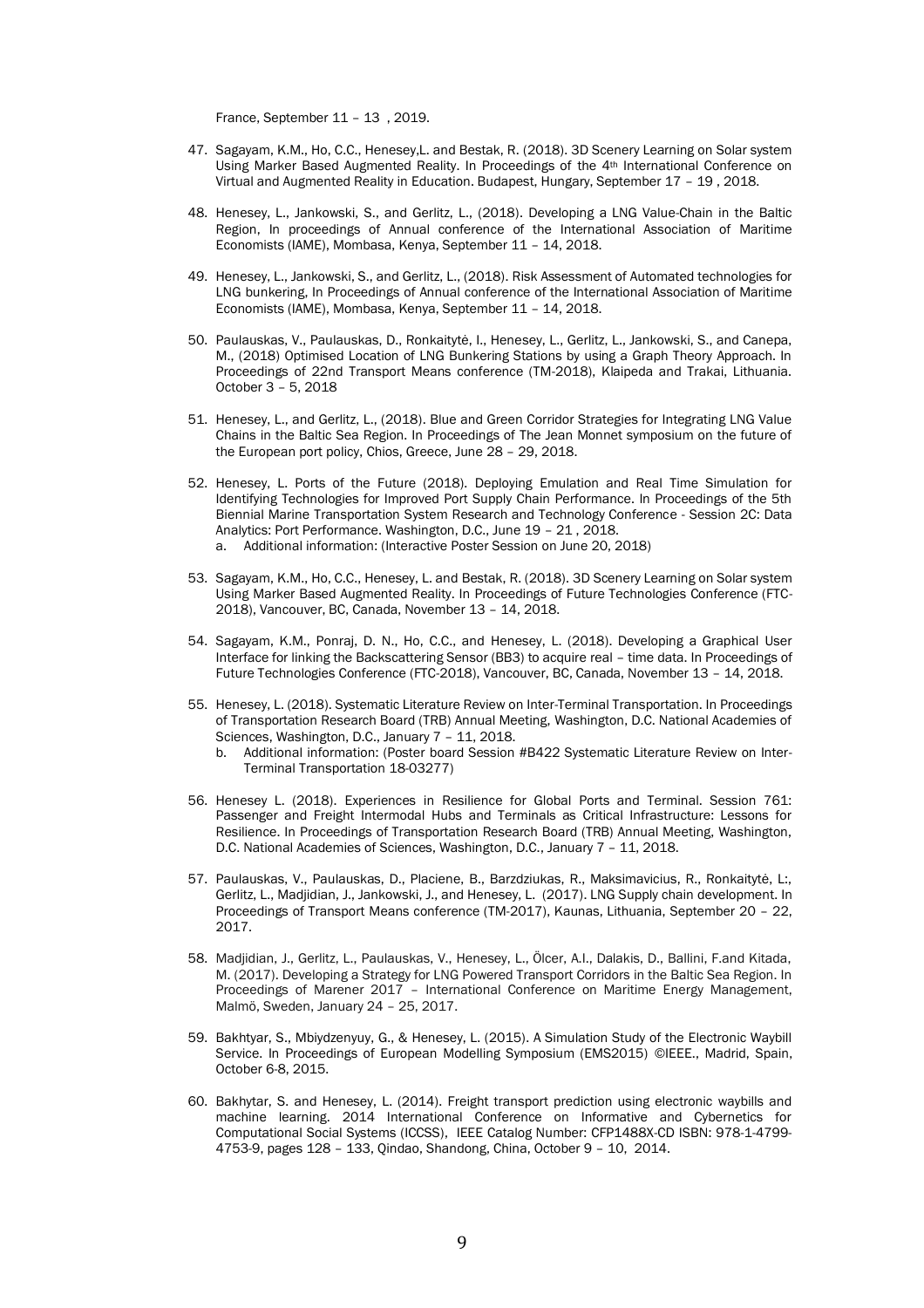- 61. Henesey, L. (2014). Using systems dynamic modelling for forecasting global container demand: Case of Country and Port. 2014 International Association of Maritime Economics annual conference (IAME 2014), Norfolk, Va. US, July 15 – 18, 2014.
- 62. Henesey, L. Mustansar A.K., and Rashid, A. (2011). Simulating Automated Guided Vehicle in the Transport of Containers. In the Proceedings of the International Maritime Port Technology and Development conference (MTEC), Singapore, April 11 – 13, 2011.
- 63. Henesey, L. and Mbiydzenyuy, G., (2010). A decision support method for analysing a short sea shipping link from a port infrastructure perspective. In the Proceedings of the International Association of Maritime Economists (I.A.M.E.) Annual Conference, Session on Short Sea Shipping II, 3-5 September 2003, Lisabon, Portugal, July 7 – 9, 2010.
- 64. Henesey, L. (2011). Developing an Information Broker System for Coordinating an Oversize Transport Information Network. In the Proceedings of 18th World Congress on Intelligent Transportation Systems: Session T31 – Freight Logistics. Orlando, Fl, US, October 16 – 20, 2011.
- 65. Henesey, L. Militant, J and Henesey, A. (2009). Evaluation of Dispatching Strategies in the Decentralized Coordination of AGVs. In the Proceedings of the 16th World Congress and Exhibition on Intelligent Transport Systems and Services. Stockholm, Sweden, September 21 – 25, 2009.
- 66. Henesey, L., Davidsson, P., and Persson, J.A. (2008). Evaluation of Automated Guided Vehicle Systems for Container Terminals Using Multi Agent Based Simulation. In the Proceedings of the 9th International Workshop on Multi Agent Based Simulations, (held in conjunction with AAMAS'08), Estoril, Portugal, May 12 – 18.
- 67. Hansen, B. and Henesey, L. (2007). Simulation Studies on Transhipment Operations. Proceedings of the MedTrade 2007 conference, St. Julians, Malta, May 17 – 1 8, 2007.
- 68. Mbiydzenyuy, G., Henesey, L. (2007). Short Sea Shipping and Intermodality: Connecting East and West Case study: Karlshamn-Klaipeda Short Sea Shipping Link, 4th Annual Baltic Maritime and Trade Summit (BMTS 2007), Tallinn, Estonia, February 27 – 28, 2007.
- 69. Henesey, A., Sternberg, H., Henesey, L. (2007). Requirements Analysis of Information Integration of Small and Medium Size Ports with Port Communities using Web Portals: A Swedish Port Perspective. Proceedings of the 11th World Conference on Transport Research, 2007 (WCTR). University of California Berkeley, California, US, June 24 – 28, 2007.
- 70. Henesey, L., Davidsson, P., and Persson, J.A. (2007). Comparison and Evaluation of Two Automated Guided Vehicle Systems in the Transhipment of Containers at a Container Terminal. Proceedings of the MODSIM World Conference 2007, Virginia Beach, Virginia, US, September, 11-13, 2007.
- 71. Henesey, L., Davidsson, P., and Persson, J.A. (2006). Simulation of Operational Policies for Transhipment in a Container Terminal, Proceedings of the 10th World Scientific and Engineering Academy and Society (WSEAS) Multiconference on Circuits, Systems, Communications, and Computers, Athens, Greece, July 10 – 15, 2006.
- 72. Henesey, L., Aslam, K., and Khurum, M. (2006). Task Coordination of Automated Guided Vehicles in a Container Terminal, Proceedings of the 5th International Conference on Computer Applications and Information Technology in the Maritime Industries, Oud Poelgeest, pages 54 – 65, Leiden, The Netherlands May 8-11, 2006.
- 73. Henesey, L. and Young, M. (2006). Short Sea Shipping in the United States: Identifying the Prospects and Opportunities, TRB's Ports and Channels Committee (AW010) at 85th TRB Annual Meeting, Washington D.C., January 22 - 26, 2006.
- a. Additional information: (Poster board Session #642 Short Sea Shipping in the United States: Identifying the Prospects and Opportunities)
- 74. Henesey, L. (2005). A Simulation Model for Analysing Terminal Management Operations, Proceeding of the 4th International Conference on Computer Applications and Information Technology in the Maritime Industries (COMPIT '05), Hamburg, Germany, May 8 – 11, 2005.
- 75. Henesey, L. (2005). A Decision Tool for Identifying the Prospects and Opportunities for Short Sea Shipping, Proceedings of the 3rd Domestic Maritime Conference. Hilton Head SC., US. pages 103- 116, April 11 – 12, 2005.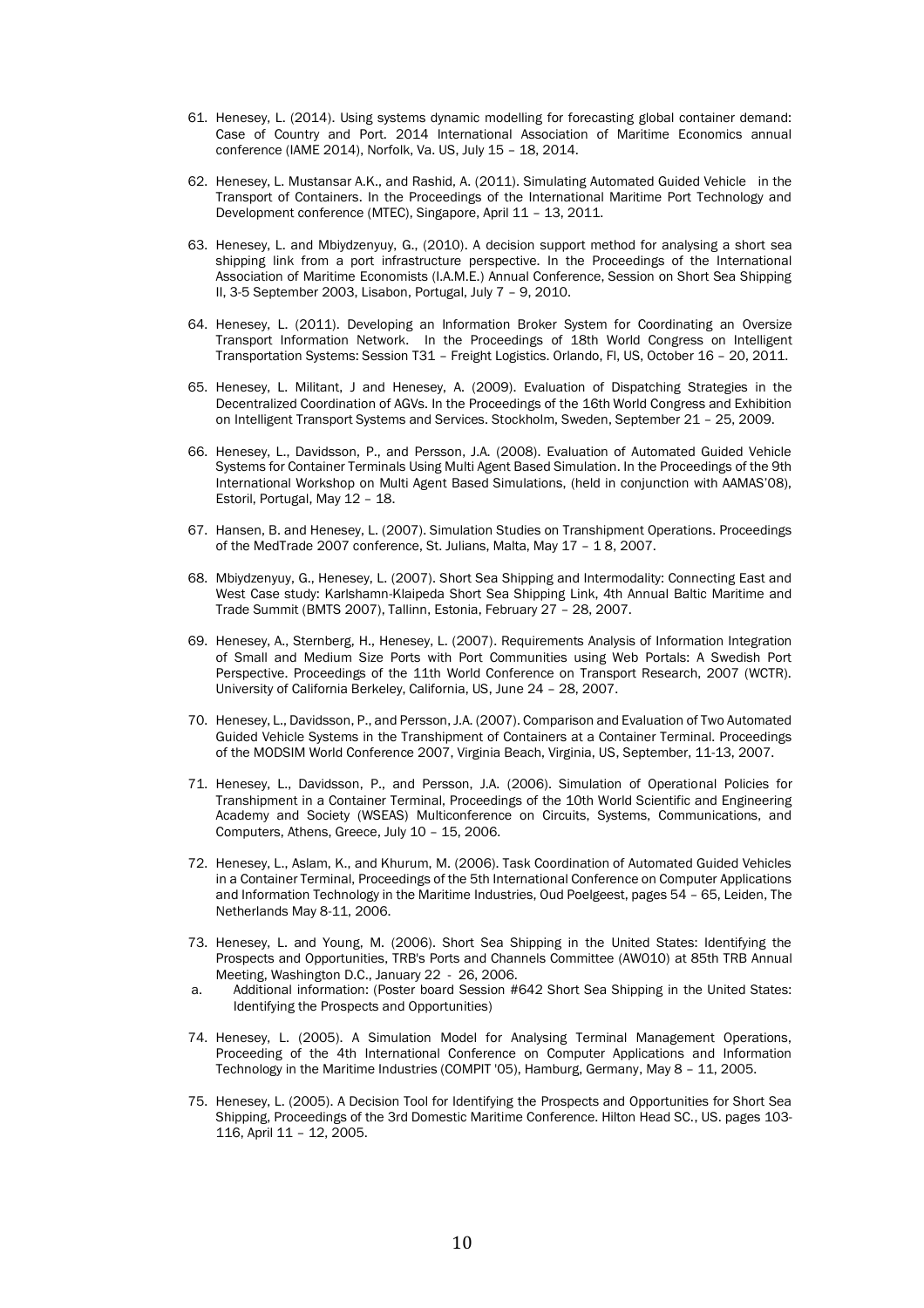- 76. Yonge, M., Barberesi, B.R., Calcote, R., Donaldson, G., Dow, J., Henesey, L., Kristensen, K. (2005) Short Sea Shipping Port Probability Study. Report Commissioned by US Government; United States Maritime Administration; MARAD pages 1-137. Port Canaveral, May 1, 2005.
- 77. Henesey, L. (2004). A Multi Agent Based Simulator for Managing a Container Terminal, Proceedings of the 2nd European Workshop on Multi-Agent Systems (EUMAS 2004), pages 291 – 302. Barcelona, Spain, December 16 – 17, 2004.
- 78. Henesey, L., Davidsson, P., and Persson, J.A. (2004). Using Simulation in Berth Planning at a Container Terminal, Proceedings of the 3rd International Conference on Computer Applications and Information Technology in the Maritime Industries (COMPIT´04), Parador Siguënza, Siguënza, Spain.
- 79. Davidsson, P. Henesey, L., Ramstedt, L., Törnquist, J. and Wernstedt, F. (2004). Agent-Based Approaches to Transport Logistics, Proceedings of the 3rd international joint conference on Autonomous Agents and Multi Agents Systems (AAMAS) Workshop on Agents in Traffic and Transportation. New York City, US.
- 80. Henesey, L and Kerckaert, K. (2004). Prospects for Short Sea Shipping, Proceedings of the 3rd Short Sea Shipping Conference: building a U.S. waterborne intermodal system. Hilton Head SC. US. April 19 – 20 2004, pages 103-116.
- 81. Henesey, L. (2003). More than just Piers: a multi-agent system in defining organisation in a seaport terminal management system, Proceedings of the 47th Annual Conference of the International Society for the Systems Sciences (ISSS) (Special Integration Group on Systems Applications to Business and Industry), Crete, Greece. ISBN 0-974073504.
- 82. Henesey, L., Notteboom, T., and Davidsson, P. (2003). Agent-based simulation of stakeholders relations: An approach to sustainable port and terminal management, Proceedings of the International Association of Maritime Economists (I.A.M.E.) Annual Conference, 3-5 September 2003, Busan, South Korea - Busan, Korea Maritime University, 2003, p. 314-331
- 83. Henesey, L., Wernstedt, F., and Davidsson, P. (2003). Market-Driven Control in Container Terminal Management" Proceedings of the 2nd International Conference on Computer Applications and Information Technology in the Maritime Industries (COMPIT´03), Hamburg, Germany
- 84. Henesey L., Notteboom T. (2003). Simulating stakeholders relations in ports: a tool for sustainable port management. Proceedings of NAV2003, International Conference on Ship and Shipping Research: Session 2: Maritime Transport and Economics, Palermo, Italy.
- 85. Henesey, L., Wernstedt, F., and Davidsson, P. (2002). A Market Based Approach to Container Port Terminal Management, Proceedings of the 15th European Conference on Artificial Intelligence, Workshop (ECAI 2002) - Agent Technologies in Logistics, Lyon, France.
- 86. Henesey, L. (2002). Henesey, L., Wernstedt, F., and Davidsson, P. (2002). A Market Based Approach to Container Port Terminal Management, Proceedings of the 15th European Conference on Artificial Intelligence, Workshop (ECAI 2002) - Agent Technologies in Logistics, Lyon, France. Proceedings of the 26th Terminal Operators Conference (TOC-Europe 2002), Antwerp, Belgium.

#### ARTICLES PUBLISHED FOR INDUSTRY JOURNALS OR TRADE MAGAZINES

- 87. Henesey, L. (2014) "*The RTG Evolution and Electric /Automation Revolution"*, World Port Development, MCI communications, London, UK, Issue: June, 2014, pages 31 – 32.
- 88. Henesey, L. (2014) "*E-RTG solutions*", Port Technology International, Maritime Information Services Ltd. London, UK, Edition 64, 2014.
- 89. Henesey L. (2014) "*Vahle plans will Electrify your port*", Container Management, 2014
- 90. Henesey, L. (2010) "*An automatic choice*", World Port Development, MCI communications, London, UK, Issue: August/September 2010, pages 21 – 23.
- 91. Henesey, L. (2009) "*A Simulation Model for Analysing Terminal Management Operations*", Indian Ports and Infrastructure Review, November 2009: Vol 1 Issue 5, pages 7 - 16.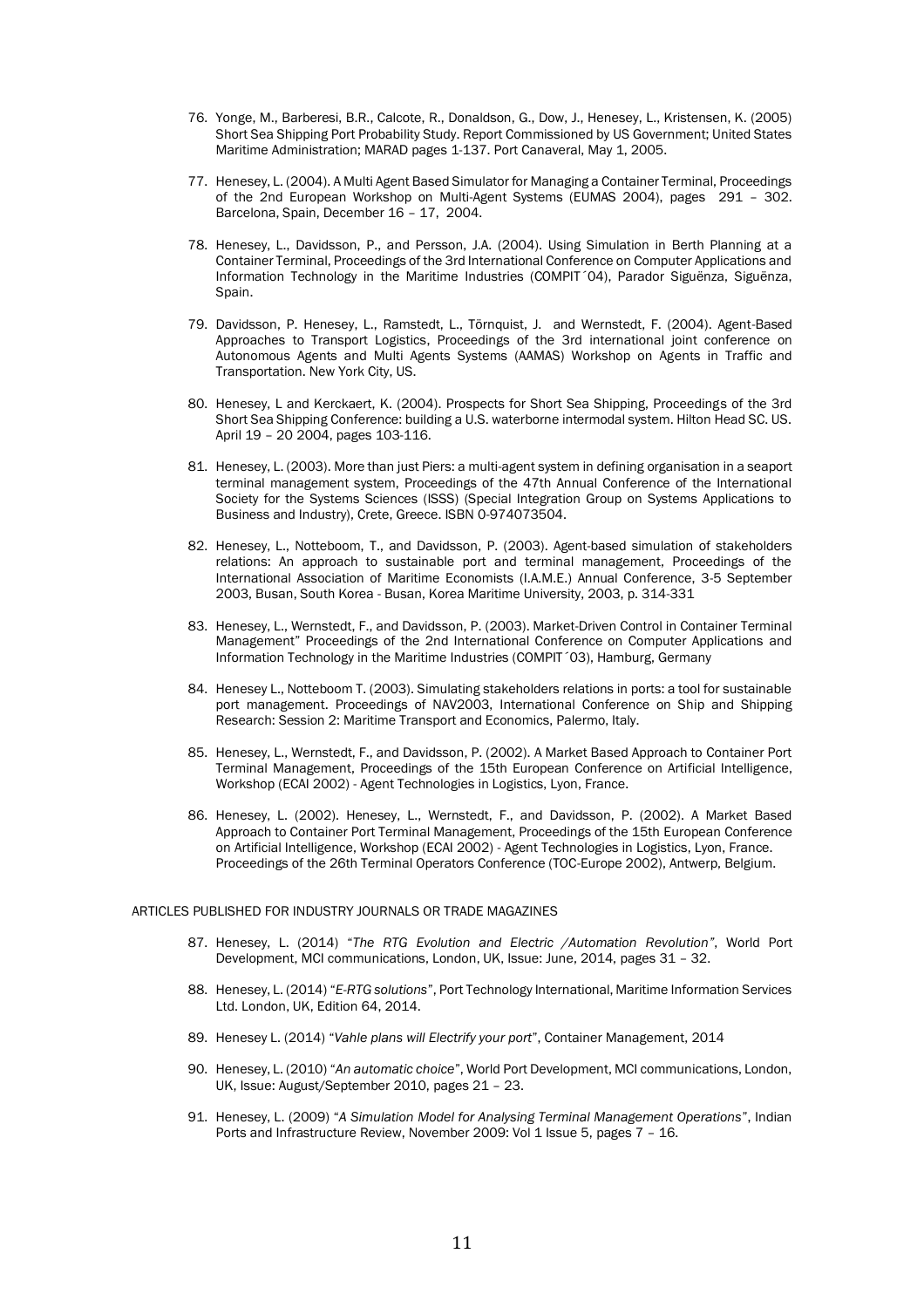- 92. Henesey, L., Wernstedt, F., and Davidsson, P. (2009) "*Market Driven Control in Container Terminal Management*". Indian Ports and Infrastructure Review, November 2009: Vol 1 Issue 5, pages 7 – 14.
- 93. Henesey, L. (2007) "*Putting AGVs to the test*", CargoSystems, INFORMA, London UK, Issue: September 2007, pages 43 – 46.

BOOKS / CONFERENCES / WORKSHOPS and JOURNALS (SUBMITTED AND UNDER REVIEW)

- 1. Henesey, L. (eds.) Application of Multi Agent Systems, Open Access Journal by MDPI (Submissons by Aug 15, 2020. Publication in 2021).
- 2. (2021) Enabling Intelligent Video Surveillance with Artificial Intelligence. Springer-Verlag, Heidelberg, Germany. Winston, J.J., Sagayam, M.K., Wahab, M. H. and Henesey, L.
- 3. (2021) "Big Data for Industry 4.0: Applications & Challenges", Cengiz, K., Kottursamy, K., Sagayam, M.K., and Henesey, L. (eds). Published by CRC Press, Taylor & Francis Group, UK.
- 4. Henesey, L. (eds) (2021) Distributed Artificial Intelligence in Transport System for the journal Electronics (ISSN 2079-9292[, https://www.mdpi.com/journal/electronics\)](https://www.mdpi.com/journal/electronics). (Submission by 2020) MDPI - Publisher of Open Access Journals, Basel, Swizerland. Publicaiton in 2021
- 5. Henesey, L (eds.) (2021) Big Data Analytics in Health Care: Future Trends and its Challenges. Eds, Sagayam, .
- 6. Henesey, L. Sagayam, M., Ho, C.C., and Timothy, A..J. Acquisition of Health Informatics through Pervasive Sensor by using Deep Learning – A Case Study. 2017: Deep Learning for Image Processing Applications" to be published by Advances in Parallel Computing series of IOS PRESS.
- 7. Henesey, L. Analysis and Review on Container Terminal Management, Draft submitted to a Journal.
- 8. Henesey, L. Short Sea Shipping, Financing, and Use of a Risk Analysis Simulation Model for Evaluating its Potential: a case study of a seaport in the United States working paper submitted for review.
- 9. Henesey, L. and Golias. M. Modeling and Simulating Energy Efficient in Dispatching of Automated Guided Vehicles in a Marine Container Terminal. Proceedings of Transportation Research Board (TRB) Annual Meeting, Washington, D.C. National Academies of Sciences, Washington, D.C., January 12 – 16, 2020.
- 10. Henesey, L. Container Economics working papers.
- 11. Henesey, L. Working paper on AGV Dispatching Simulation to be published.
- 12. Alipour, P. B., Magnusson, M. , Olsson, M. W., H. Ghasemi, N., Henesey, L. A Real-time Cargo Damage Management System via a Sorting Array Triangulation Technique. To be submitted

#### 5.2. REFEREEING: ANONYMOUS REVIEWER / MEMBER ON EDITORIAL BOARD / EDITOR

## JOURNALS

- Applied Sciences (12 papers)
- Autonomous Agents and Multi-Agent Systems (9 papers in total).
- Computational Intelligence And Machine Learning, member of Editorial board (2020 present)
- Electronics (ISSN 2079-9292) Special Issue: Applications of Techniques From Distributed Artificial Intelligence (Guest Editor) August 2020.
- Engineering for the Maritime Environment (2 papers in total).
- Information (2 papers in total)
- Int. J. of Logistics Systems and Management (2 papers in total).
- Journal of Aerospace Engineering; SAGE Publishing (1 paper in total).
- Journal of Energy Resources Technology (1 paper).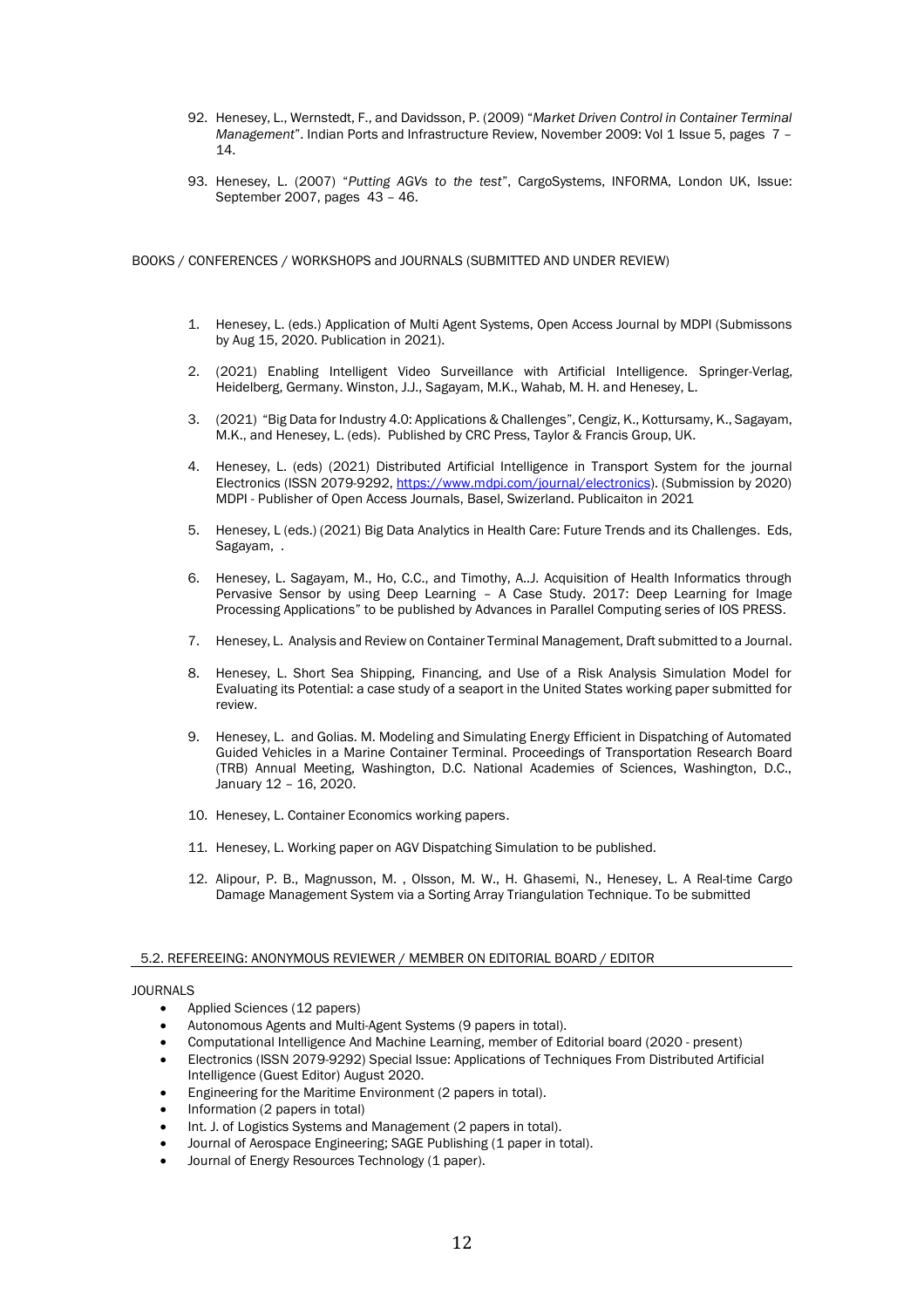- Journal of Open Innovation: Technology, Market, and Complexity (1 paper).
- Journal of Simulation, Modelling, Practice and Theory (13 papers in total).
- Journal of Waterway, Port, Coastal, and Ocean Engineering (12 papers in total).
- Logistics Research (2 papers in total).
- Maritime Business Review (4 papers in total).
- Journal of Marine Science & Engineering (7 papers in total) + Member of board of reviewers [\(https://www.mdpi.com/journal/jmse/submission\\_reviewers\)](https://www.mdpi.com/journal/jmse/submission_reviewers)
- Mathematics (2 papers in total).
- Multimedia Tools and Applications (13 papers in total)
- Sensors (7 papers in total).
- Simulation Transactions of The Society for Modeling and Simulation International (1 paper).
- Simulation Modelling and Practice and Theory (9 papers in total).
- Transportation Business & Management (4 papers in total).
- Transportation Research Part C (1 paper).
- Transportation Research Part E (1 paper).
- Transportation Review (3 papers in total).
- Transportation Research Management (1 paper).
- Transportation Research Record (21 papers in total).

# CONFERENCES / WORKSHOPS)

- IAME International Association of Maritime Economists (2010 2019) (27 papers in total).
- TRB Transportation Research Board Annual Conference (2008 2019) (48 papers in total).
- World of Shipping (2017-2021) (12 papers in total).

## PROGRAM COMMITTEE MEMBERSHIP

- ICBMIS2020, International Conference on Business Management, Innovation,a nd Sustainability, Amity University, Dubai, UAE. Session Chair for Session 2, June 15-16, 2020. <https://amityuniversity.ae/icbmis/sessions.php>
- Portathon Baltic 2019-2021, Klaipeda, Lithuania. Member of the judging committee and a mentor for groups during the International Online Port Technology Hackathon, Klaipeda Science and Technology Park was the host.
- HMS (Harbour Modelling and Simulation 2020), 16-18, September, 2020, Athens, Greece. Member of the HMS 2020 International Program Committee, Session Organizer and Session Chair Session Digitalisation in Ports, http://www.msc-les.org/conf/hms2020/tracks/ports.html.
- HMS (Harbour Modelling and Simulation 2019), 18-20, September, 2019, Lisabon, Portual. Lecturer on Digitalisation, member of the HMS 2019 International Program Committee, Session Organizer and Session Chair, Session 5 (Digitalization).
- Sustainable Ports; Case of GoLNG project, April 25, 2019, Karlskrona, Sweden Workshop Organiser.
- Member of HanseBloc project, March, 2019.
- TRB Transportation Research Board Annual Conference 2019 Session organizer: Digitalization of Ports. January 13-17, 2019.
- World of Shipping Portugal An International Research Conference on Maritime Affairs, 21 22 November 2019, Carcavelos, Portugal – Member of the Scientific Committee
- VARE 2018, THE 4TH INTERNATIONAL CONFERENCE OF THE VIRTUAL AND AUGMENTED REALITY IN EDUCATION, September 17-19 2018, Budapest, Hungary.
- CTCC Creative Traditional Companies Cooperation, Innovation seminar Karlshamn, Sweden November 5-7, Principal organiser at 100.%
- International Association Maritime Economist Annual Conference 2018 Session Chair (2x).
- CTCC Creative Traditional Companies Cooperation, Road Show in Karlshamn, Sweden January 24-25, 2018 – Principal organiser at 100.%
- GoLNG Training Workshops 2017 2018 5x (one each in Poland, Germany, Sweden, Lithuania and Denmark) www.golng.eu
- Port Terminal Technology 2017 3x Session Chair.
- Port Terminal Technology 2016 2x Session Chair.
- EMS2015 (IEEE Conference Record no.37446) Session Chair.
- MarTech LNG Marine Competence, Technology and Knowledge Transfer for LNG (Liquid Natural Gas) in the South Baltic Sea Region (MARTECH LNG) Training Course (2014) – Organizer.
- International Association Maritime Economist Annual Conference 2014 Session Chair.
- International Association Maritime Economist Annual Conference 2010 Session Chair.
- Conference on Computer Applications and Information Technology in the Maritime Industries 2005 (COMPIT) – Session Chair.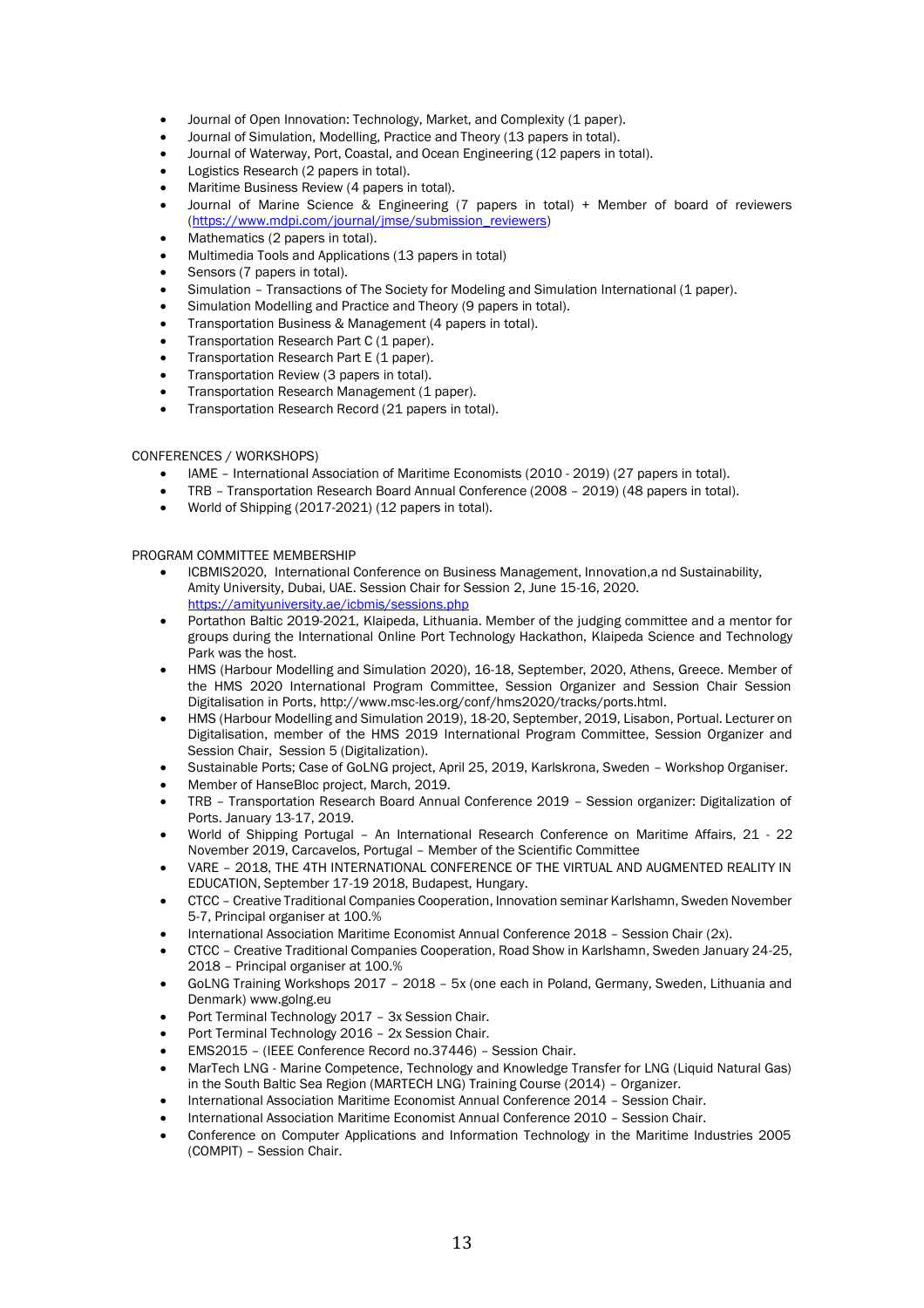• Conference on Computer Applications and Information Technology in the Maritime Industries 2004 (COMPIT) – Session Chair.

## 5.3. RESEARCH COLLABORATIONS ACADEMIA

- Invited to hold presentations on research at:
	- o Supervising Shoaib Bakhtyar, PhD student Blekinge Institute of Technology, 2013.
	- o Maritime Singapore, Singapore, 2011.
	- o Institute of Transportation Maritime Management, Antwerp, Belgium, 2008.
	- o Maritime Speaker's Series at Old Dominion University, Norfolk, Virginia, US, 2007.
	- o World Maritime University, Short Sea Shipping, Malmö, Sweden, 2000.
	- o Member of ACM Association of Computer Machinery 2001.
	- o Member of Swedish Association of Artificial Intelligence 2001.
	- o Performed studies and research with other researchers from Swedish Universities (Chalmers, Göteborg University and IT University), culminating in 2 papers co-authored.
	- o Cooperation with Prof. Theo Notteboom from University Antwerp, co-authored 2 papers.
	- o Cooperation with Prof. Kent Lumsden, Chalmers University in supervising PhD student: Violeta Roso 2007.
	- o Cooperation with Prof. Michael Bell, Imperial College in assisting PhD student: Panagiotis Angeloudis 2009.
	- o Cooperation with Prof. Gerrit K. Janssens, University of Hasselt in supervising PhD student Xinying Su 2006.

## 5.4. RESEARCH COLLABORATIONS INDUSTRY

- Invited to chair, moderate or hold presentations on research at following:
	- o TRB Transportation Research Board. National Academy of Science, Washington DC, USA. Online sessions, Committee meeting participations and presentations in the following: AW10, AW20 and AT 40 <http://www.trb.org/AnnualMeeting/AnnualMeeting.aspx>January 8-15, 2021
	- o Research Online Presentation and Discussion for 180+ students, (recorded on Zoom®) Dr. Jayashree N. Vispute. Commerce and Management faculty, VISHWAKARMA UNIVERSITY, survey No. 2, 3, 4 Laxmi Nagar, Kondhwa Budruk, Pune - 411 048. Maharashtra, India. October 23, 2020
	- o Organised and moderated C2SP Online session on Port Community Systems and Cyber Maritime Security. [https://connect2smallports.eu/channel/cyber-maritime-security-port](https://connect2smallports.eu/channel/cyber-maritime-security-port-community-systems-for-small-ports/)[community-systems-for-small-ports/.](https://connect2smallports.eu/channel/cyber-maritime-security-port-community-systems-for-small-ports/) October 15, 2020
	- o International Portathon, Klaipeda, Lithuania, Coached/supervised a team of four students represented Blekinge Institute of Technology, Sweden and coached and supervised another team of 3 students from Amity University, Dubai, UAE competed. The Amity Team was one of the three teams to be short-listed and honored with a prize. September 25-27, 2020.
	- o Organised and moderated C2SP Online session on Smart Tools for Small and Medium Port. [https://connect2smallports.eu/channel/smart-tools-for-small-and-medium-ports/.](https://connect2smallports.eu/channel/smart-tools-for-small-and-medium-ports/) July 1, 2020.
	- o ICBMIS 2019, Dubai, UAE, Chair on sessions on Digtialization and Artificial Intelligence. Amity University. ICBMIS (International Conference Business Management, Innovation, and Sustainability. June 15th and 16th, 2020.
	- o Klaipeda PortHackathon, Klaipeda, Lithuania, Team of four students represented Blekinge Institute of Technology at the Hackathon to win 1st place. I was one of 5 moderators at the competition. September 20-22, 2019.
	- o Forskar Grand Prix, one of four researchers competing on "Forskar Fredag" at Kreativu, Karlshamn, Sweden. <https://www.bth.se/nyheter/mot-vara-forskare-pa-forskarfredag-2/> September 27, 2019
	- o HMS 2019 Presenter , Lisbon, Portugal, September 18, 2019.
	- o Baltic Ports Conference 2019 Speaker, Stockholm, Sweden September 5, 2019.
	- o PORTCON 2019 Presenter, Port Canaveral, Florida, USA, May 24-28, 2019.
	- o LNG19 event Presenter, LNG19, Shanghai Maritime Uni., Shanghai, China, April 8, 2019.
	- o Value Chain Invited Speaker, Valencia Port Foundation, Valencia, March 13, 2019
	- o Blue Corridor Study Invited Speaker, Transport Week 2019, Gdynia, Poland, March 7, 2019
	- o Value Chain Invited Speaker, GasNetz, Hamburg, Germany, February 7, 2019
	- o GoLNG event Lecturer, Warsaw University, Warsaw Poland, January, 29, 2019.
	- o Digitalization in Ports, Speaker at Transportation Research Board annual meeting January 24, 2019.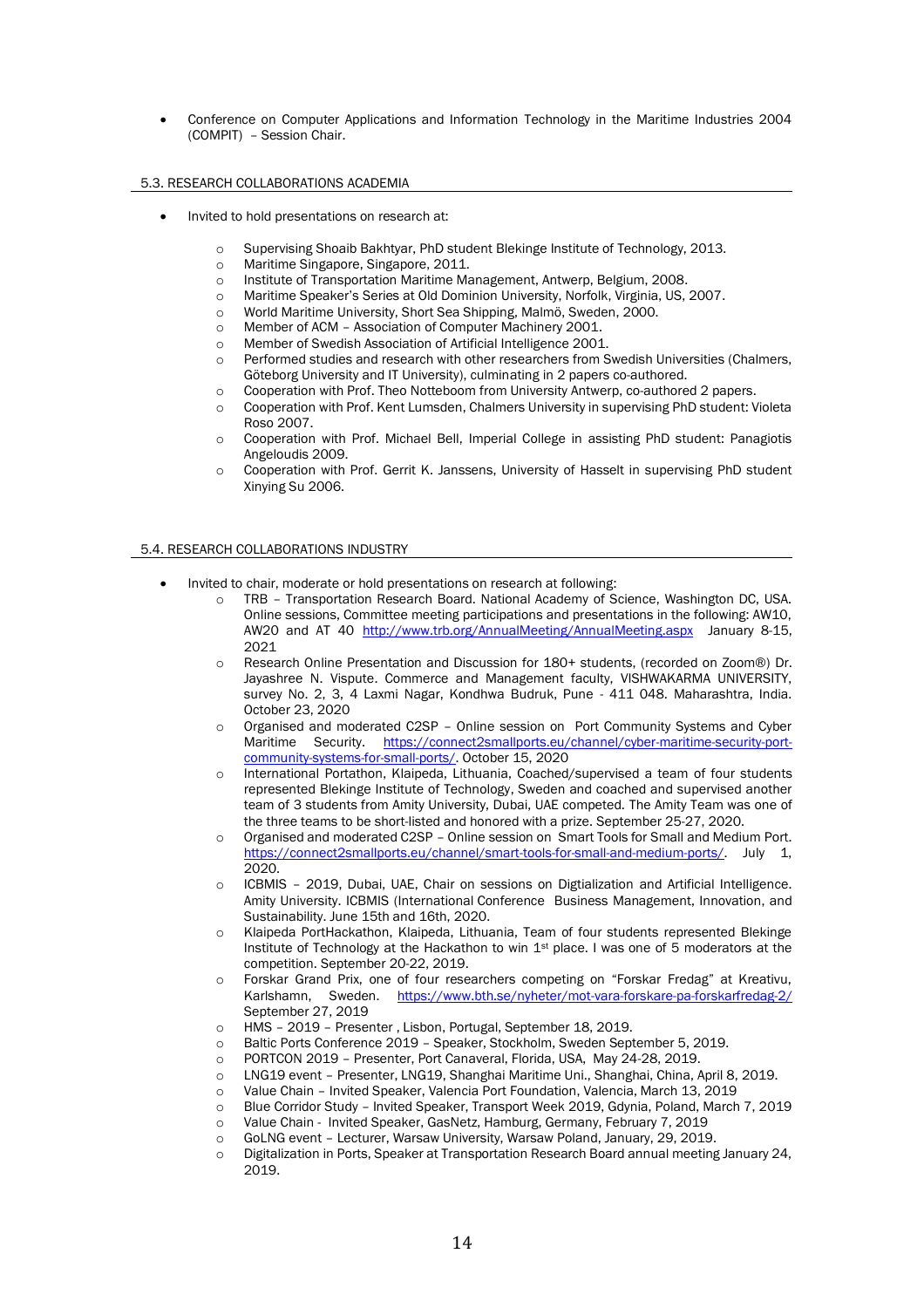- o GoLNG event Lecturer, University of Turku, Turku, Finland, November 28, 2018.
- o Chainport Hackathon, Antwerp, Belgium, October 11-13, 2018, Superivsed Mr.Tanveer Feisal Snigdho.
- o GoLNG event Lecturer, Latvian Maritime Academy, Riga, Latvia, September 20, 2018.
- o GoLNG event Lecturer/Speaker, SMM fair, Hamburg, Germany, September 5, 2018.
- o GoLNG event Lecturer/Speaker on LNG on Port Equipment in the GoLNG project, Talinn, Estonia, May 17, 2018.
- o World Maritime University Lecturer/Speaker on LNG on Port Equipment in the GoLNG project, Malmo, Sweden, April 27, 2018
- o Transport Week 2018 Speaker on LNG on Port Equipment in the GoLNG project. Gdansk, Poland, March 7, 2018
- o Baltic Ports Conference 2017 –Speaker on Connect2Ports, September 6 8, 2017.
- o TOC-Europe, PEMA CHALLENGE, (one of three schools short listed to compete with student teams) Rotterdam, Netherlands, June 2017.
- o TOC-Europe, PEMA CHALLENGE, (one of three schools short listed to compete with student teams) London, UK, June 2015.
- o Forskar Grand Prix, one of four researchers competing on "Forskar Fredag" at Kreativu, Karlshamn, Sweden. September 25, 2015[. http://www.kreativum.se/forskarfredag-2015-for](http://www.kreativum.se/forskarfredag-2015-for-hela-familjen/)[hela-familjen/](http://www.kreativum.se/forskarfredag-2015-for-hela-familjen/)
- o TOC-Europe, PEMA CHALLENGE, (one of three schools short listed to compete with student teams) Rotterdam, Netherlands, June 2014.
- o TOC-Europe, PEMA CHALLENGE, (one of three schools short listed to compete with student teams) Rotterdam, Netherlands, June 2013.
- o Ports and Terminal Technology –Speaker, Norfolk, Virginia, US, 2013.
- o "How is technology improving intermodal efficiency" at The New Intermodal Age conference– Speaker, Baltimore, Maryland, USA, April 2-3, 2013.
- o Terminal Management and Planning Speaker, Lloyds Maritime, Academy, London, UK. 2013.
- o Container Handling Technology Speaker, Istanbul, Turkey, 2013.
- o Terminal Operator Conference– Speaker, Dubai, 2012.
- o Background to Ports and Terminals, Speaker, Lloyds Maritime, Academy, London, UK, 2012.
- o Terminal Management and Planning Speaker, Lloyds Maritime, Academy, London, UK. 2012.
- o Terminal Automation Seminar Speaker, Lloyds Maritime, Academy, London, UK, 2012.
- o Port Terminal Technology Conference Speaker, Miami, US, 2012.
- o Port Expansion Summit Speaker, Istanbul, Turkey, 2012.
- o Terminal Automation Seminar Speaker, Lloyds Maritime, Academy, London, UK, 2011.
- o Background to Ports and Terminals, Speaker, Lloyds Maritime, Academy, London, UK, 2011
- o Terminal Management and Planning Speaker, Lloyds Maritime, Academy, London, UK. 2011.
- o Terminal Operator Conference– Speaker, Shanghai, China, 2011.
- o Break Bulk 2011 Session Chair, Antwerp, 2011.
- o MASPORT Speaker, Valencia, Spain 2011.
- o Terminal Operator Conference– Speaker, Hamburg, Germany, 2010
- o Terminal Management and Planning Speaker, Lloyds Maritime, Academy, London, UK. 2010. o PORTS 2010, ASCE –American Society of Civil Engineers – Speaker, Jacksonville, Florida, US, 2010.
- o Port Technology– Speaker, Shanghai, China, 2009.
- o PorTech Summit– Speaker, Shanghai, China, 2009.
- o Terminal Automation Seminar– Speaker, Lloyds Maritime, Academy, London, UK. 2009.
- o Port and Terminal Technology, Europe– Speaker, Antwerp, Belgium, 2009
- o Port and Terminal Technology– Speaker, Houston, US, 2009.
- o MedTrade conference– Speaker, Malta, 2009.
- o Terminal Operator Conference– Speaker, Hamburg, Germany, 2008.
- o The 4th International Conference on Shipping, Ports, and Logistics in the Danube Corridor and Black Sea Region– Speaker, Constanta, Romania, 2008.
- o 4th Trans Middle East– Speaker, Dubai, 2008.
- o PorTech Asia– Speaker, Shanghai, China, 2007.
- o Baltic Sea Trade Summit– Speaker, Tallinn, Estonia, 2007.
- MedTrade Conference- Speaker, 2006.
- Presentations, Seminars and Talks

o Over 201+ conference presentations, seminars and talks given since 1998.

- Research conducted in close cooperation with (and research results transferred to):
	- o Research on automated container terminals, Polotec A/S 2013 that led to 3 patents filed.
	- o ORCHID® design for Next generation of container terminals with PortsAmerica, 2012.
	- o Environment Committee member in PEMA (Port Equipment Manufacturer's Association) 2009- 2012.
	- Automated RMG research, KONECRANES, 2011.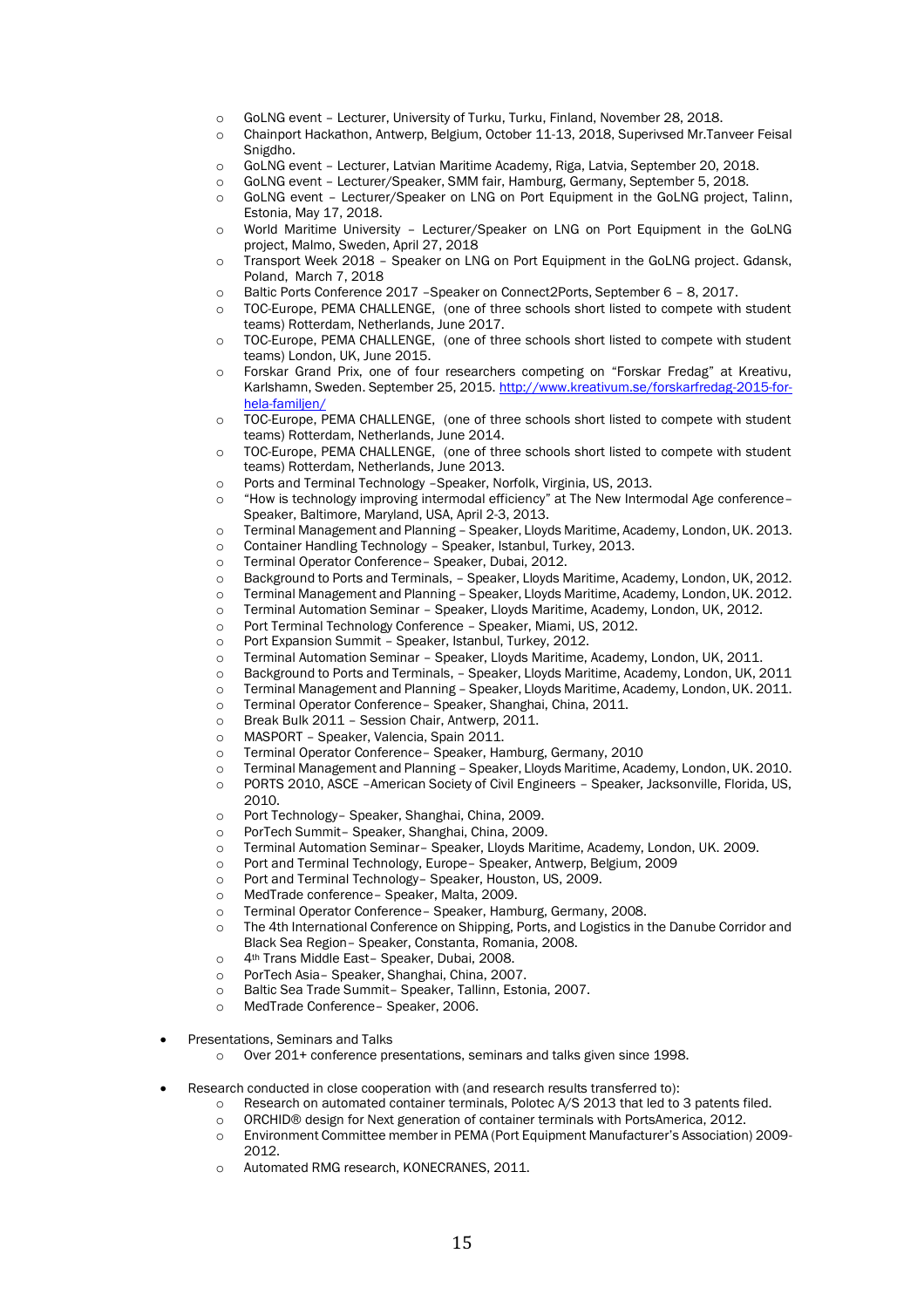- o FACT –Future of Automated Container Terminals conference 2011, Imperial College.
- o One of first members of PEMA (Port Equipment Manufacturer's Association) 2007 2013.
- o Z-AGV® design and concept with TTS Port Equipment AB 2008-2011.
- o Patent Referred in "Other Publications"; Automated Marine Container Terminal and System, US patent: US 7,972,102 B2. Date of patent July 5, 2011.
- o Germanisher Lloyd (CTQI project –Container Terminal Quality Index), 2007.
- o Automated Guided Vehicle research, TTS PORT EQUIPMENT AB, 2005-2011.
- o Cassettes and Translifters research, TTS PORT EQUIPMENT AB, 2005-2011.
- o Short Sea Shipping research for MARAD (US Maritime Administration), 2005.

#### 5.5. RESEARCH GRANTS AND APPLICATIONS

Applications accepted:

- 2006 -2007 EAST WEST TC. Application name: East-West Transnational Transport Corridor in the S-BSR. Funding agency: South Baltic Cross-border Co-operation Programme 2000-2006 – partner budget: €250,000.00 overall project budget: €3,859,528.00. Sole Partner from BTH and responsible – Co Principal Investigator, PI (10%).<https://keep.eu/projects/704/>
- 2009 2012 EWTC II Application Name: East West Transport Corriodor II a green corridor concept within the Northern Transport Axis approach. Funding agency: 2007 - 2013 Baltic Sea Region. partner budget: €350,000.00 overall project budget: €5,992,400.00 Sole Partner from BTH and responsible – Co Principal Investigator, PI (20%). <https://keep.eu/projects/15696/>
- 2007-2010 OVERSIZE Application Name: Oversize Baltic. Funding agency: South Baltic Cross-border Co-operation Programme 2007-2013 . Partner budget: €18,000.00 overall project budget: €769,610,00. Sole Partner from BTH and responsible – Principal Investigator, PI (100%). <https://trimis.ec.europa.eu/project/oversize-baltic>
- 2007 2010 MarTech LNG Application Name: Marine Competence, Technology and Knowledge Transfer for LNG (Liquid Natural Gas) in the South Baltic Sea Region (MarTech\_LNG). Funding agency: South Baltic Cross-border Co-operation Programme 2007-2013. Partner budget: €155,148.00 overall project budget: €1,360,447.67. Sole Partner from BTH and responsible - Principal Investigator, PI (100%). [http://ec.europa.eu/regional\\_policy/en/projects/germany/martech-lng-helps-south-baltic](http://ec.europa.eu/regional_policy/en/projects/germany/martech-lng-helps-south-baltic-region-reposition-itself-as-liquefied-natural-gas-hub)[region-reposition-itself-as-liquefied-natural-gas-hub](http://ec.europa.eu/regional_policy/en/projects/germany/martech-lng-helps-south-baltic-region-reposition-itself-as-liquefied-natural-gas-hub)
- 2012 2014 GREENCRANES Application Name: Green technologies and eco-efficient alternatives for cranes & operations at port container terminals (GREENCRANES). Funding agency: EU TEN-T Annual Programme. Partner budget: €0 (Stakeholders Interest Group – Associated Partner status). Overall budget: €3,688,000.00. Sole Partner from Conductix AG / PEMA (Port Equipment Manufacturer's Association) and responsible - Principal Investigator, PI (100%). Association) and responsible - Principal Investigator, PI (100%). [https://ec.europa.eu/inea/sites/inea/files/download/project\\_fiches/multi\\_country/fichenew\\_2011e](https://ec.europa.eu/inea/sites/inea/files/download/project_fiches/multi_country/fichenew_2011eu92151s_final_1.pdf) [u92151s\\_final\\_1.pdf](https://ec.europa.eu/inea/sites/inea/files/download/project_fiches/multi_country/fichenew_2011eu92151s_final_1.pdf)
- 2014 2017 SEA TERMINALS Application Name: Smart Energy-Efficient and Adaptive Port Terminals. Funding agency: EU TEN-T Annual Programme. Partner budget: €0 (Stakeholders Interest Group -Associated Partner status). Overall budget\_: €3,136,948.00. Sole Partner from Vahle GmbH and responsible –Principal Investigator, PI (100%).<http://www.seaterminals.eu/>
- 2017 2020 ELMAR Application Name: ELMAR Supporting South Baltic SMEs to enter the international supply chains & sales markets for boats & ships with electric propulsions. Funding agency: South Baltic Cross-border Co-operation Programme 2014-2020. Associated Partner budget: €0 (*Associated Partner status*). Overall budget: € 1,814,270,04. Sole Partner from BTH and responsible – Principal Investigator, PI (100%). [https://southbaltic.eu/-/elmar-supporting-south-baltic-smes-to-enter](https://southbaltic.eu/-/elmar-supporting-south-baltic-smes-to-enter-the-international-supply-chains-sales-markets-for-boats-ships-with-electric-propulsions)[the-international-supply-chains-sales-markets-for-boats-ships-with-electric-propulsions](https://southbaltic.eu/-/elmar-supporting-south-baltic-smes-to-enter-the-international-supply-chains-sales-markets-for-boats-ships-with-electric-propulsions)
- 2017 2020 GoLNG Application Name: GOLNG (LNG Value chain for clean shipping, green ports and blue growth in Baltic Sea Region / Go LNG). Funding agency: South Baltic Cross-border Co-operation Programme 2014-2020. Partner budget: €200,000.00 overall project budget: €3,297,000.00. Sole Partner from BTH and responsible -Principal Investigator, PI (100%). [https://projects.interreg](https://projects.interreg-baltic.eu/projects/go-lng-24.html)[baltic.eu/projects/go-lng-24.html](https://projects.interreg-baltic.eu/projects/go-lng-24.html)
- 2017 -2020 CTCC Creative Traditional Companies Cooperation CTCC). Funding agency: South Baltic Programme 2014-2020. Partner budget: €212,900.00 overall project budget: €1,583,075.00. Sole Partner from BTH and responsible as Work-Package Leader 4– Principal Investigator, PI (100%). Project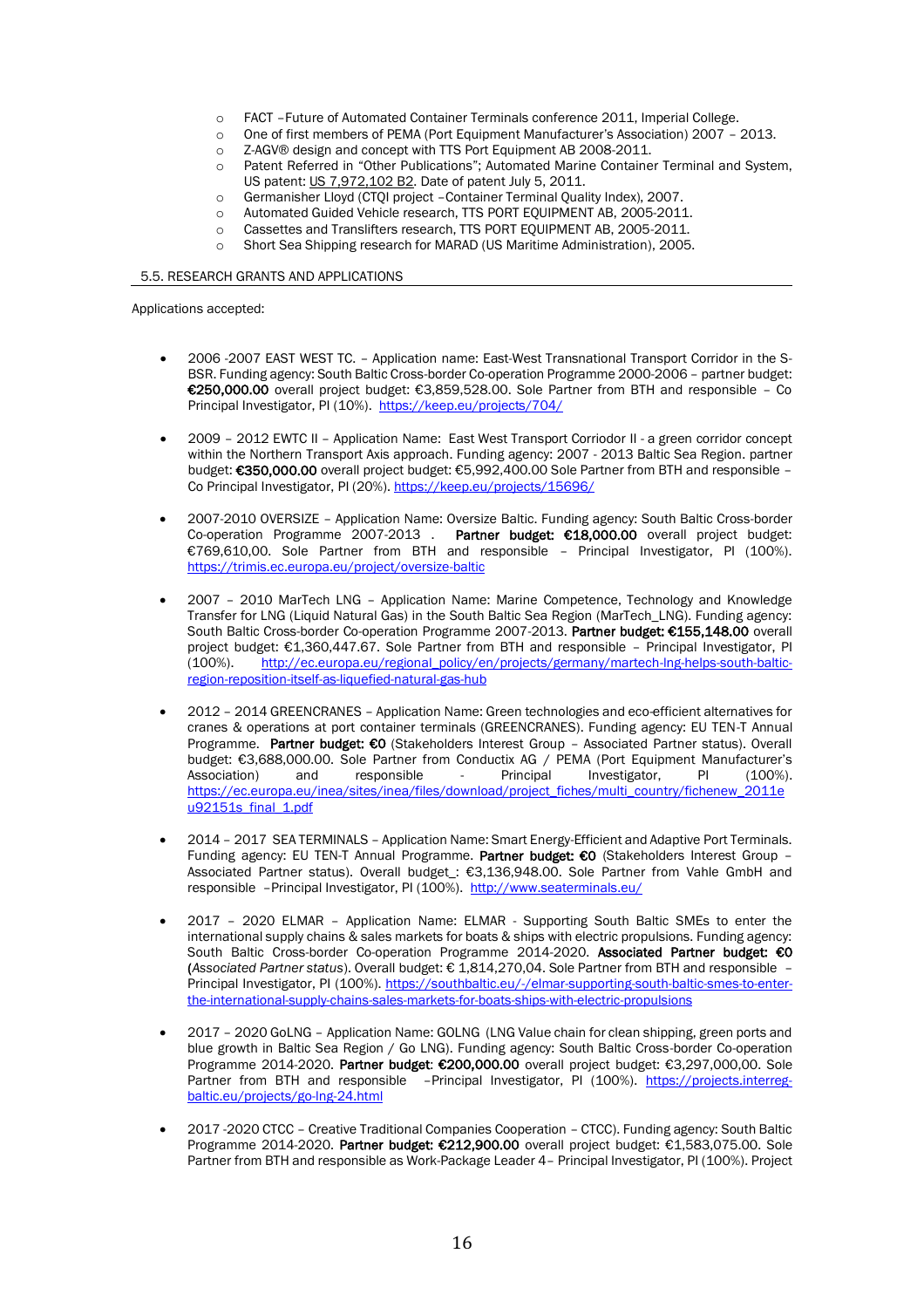No. STHB.01.02.00-DE.0077/16-00. [https://southbaltic.eu/-/ctcc-creative-traditional-companies](https://southbaltic.eu/-/ctcc-creative-traditional-companies-cooperation)[cooperation](https://southbaltic.eu/-/ctcc-creative-traditional-companies-cooperation)

- 2017 Connect2SmallPorts (Seed Money) Application name: South Baltic Small Ports as Gateways towards Integrated Sustainable European Transport Systems and Blue Growth by Smart Connectivity Solutions. Funding agency: South Baltic Cross-border Co-operation Programme 2014-2020. Partner budget: €7,500.00 overall project budget: €31,975.00. Sole Partner from BTH and responsible – Principal Investigator, PI (100%). <https://southbaltic.eu/-/connect2smallports>
- 2018 -2021 Connect2SmallPorts Application name: South Baltic Small Ports as Gateways towards Integrated Sustainable European Transport Systems and Blue Growth by Smart Connectivity Solutions. Funding agency: South Baltic Cross-border Co-operation Programme 2014-2020. Partner budget: €475,500.00 overall project budget: €2,005,600.00. Sole Partner from BTH and responsible – Principal Investigator, PI (100%). Project No. STHB.03.01.00-DE.0133/17-00. [https://southbaltic.eu/-](https://southbaltic.eu/-/connect-2-small-ports) [/connect-2-small-ports](https://southbaltic.eu/-/connect-2-small-ports)
- 2019 2021 SECMAR Application name: Secure Digitalisation for Sustainable Maritime Transport Funding agency: EU Interreg South Baltic. Partner budget: €47,324.10 overall project budget €902,324.10. Sole Partner from BTH and responsible – Principal Investigator, PI (100%). <https://www.bluesciencepark.se/secmar/article/secmar/>
- 2020 2022 SYMPHONY Application name: Supply-and-Demand-based Service Exposure using Robust Distributed Concepts. Funding agency: The Knowledge Foundation, Sweden. Application number: 2019-0111. Partner budget: 750,500.00 SEK overall project budget: 3,370,044.00 SEK. Five partners from BTH – Principle Investigator, PI (10%).
- 2022 DECADE2030 (Seed Money) Application name: Decarbonisation of Port-City Ecosystems for Efficient Environmental and Energy Management on the Way Towards South Baltic Fit for 55. Funding agency: EU Interreg South Baltic Programme 2014-2020. Lead Partner budget: €10,000.00 overall project budget €40,000.10. Sole Partner from BTH and responsible – Principal Investigator, PI (100%). Project No. STHB.02.02.00-SE-S220/21.

# 6. PEDAGOGICAL EXPERIENCE

## **Summary**

- o Course responsible
- o Development of courses: Online and Offline. National and International
- o Lecturer (Belgium, China, India, Lithuania, Sweden, UK and US):
	- Klaipea University, Klaipea, Lithuania (2020) The Blue Growth Leaders Academy [https://www.ku.lt/leaders\\_academy/index.php/ekspertai/](https://www.ku.lt/leaders_academy/index.php/ekspertai/)
	- University of Antwerp, Belgium (2004-2006)
	- Shanghai Maritime University, Shanghai, China (2019)
	- Jawaharlal Nehru Technical University, Hyderabad, India (2017)
	- Chalmers University, Gothenburg, Sweden (2007-2008)
	- Jönköpping University, Jönköpping, Sweden (2019)
	- Imperial College, London, UK (2007-2009)
	- Old Dominion University, Norfolk, Virginia, USA (2006-2008)
	- UC Berkeley (2016)
- o Thesis advisor (Belgium, Sweden and UK)
- o Advance Topic advisor
- o Examiner Bachelor, Masters and PhD students (Belgium, India, Sweden and UK)
- o Supervisor Bachelor, Masters and PhD students (Belgium, Sweden and UK)
- o Exercise leader
- o Head for small student project teams (software engineering/project supervision)
- o Customer small student projects
- o Written papers on pedagogical development
- o Completed courses in pedagogy "FLUS" (15 ECTS credits), Chalmers University (FEA018)
- o Completed course on CDIO (7,5 ECTS credits), Blekinge Institute of Technology.

## 6.1 COURSE DEVELOPMENT /RESPONSIBLE/EXAMINER/PRINCIPLE LECTURER

## (2002-2020) Intelligent Decision Support Systems (DPT308), (DVD001), (DVD2530) (DVD2573)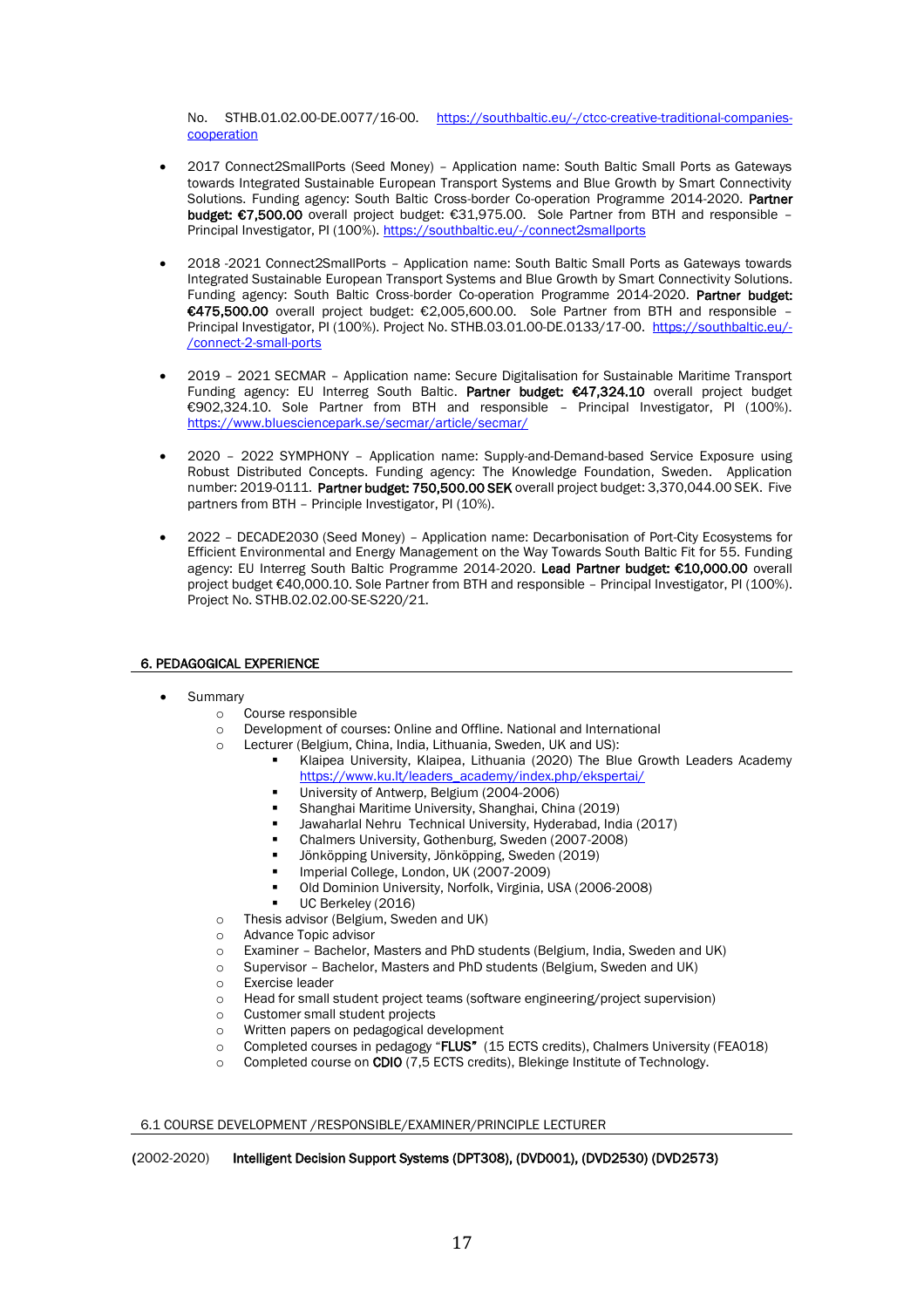Developed, lectured, managed and responsible

(2002-2014) Knowledge Engineering and Management (DVD015), (DV2404) Developed, lectured and managed and responsible

6.2 COURSE CO-DEVELOPMENT/CO-EXAMINER/CO-PRINCIPLE LECTURER

- (2020-present) C2SP Connect2SmallPorts (https://connect2smallports.eu/courses/) Develop 4 Online courses: 1. Blockchain, Iot, and Converging Technologies 2, Design Thinking for Creative Industries, Digitalization for Ports, and Cyber Maritime Security. Developed Portfolio of online courses utilizing 50+ videos and 100+ activities.
- (2018-present) CTCC Creative Traditional Companies Cooperation (https://movecreative.eu/training/) Online course for Design Thinking, Innovation and Creativity Developed 58 page manual, 8 videos and 10 activities. Over 400+ students have participated.
- (2020 present) Decision Support Systems (DVD2573) Developed fully ONLINE course due to COVID-19 pandemic. Overall response from students was 3.7 out of 4.
- (2015) Object-oriented programming in C++ Assisted course responsible in classroom and in labs (2001-2003) Object-oriented programming and data structures with Delphi 5 Managed and responsible

#### 6.3 LECTURER

- (2001 present) Decision Support Systems (DPT308), (DVD001), (DVD2530) (DVD2573) Lectured, Supervision and Course Responsible
- (2020-present) C2SP Connect2SmallPorts (https://connect2smallports.eu/courses/) Lecturer in following online courses: Design Thinking for Creative Industries, Digitalization for Ports, and Cyber Maritime Security,
- (2015 present) Computer Science Master of Science (DV2415) Reviewer, Examinator and Supervision
- (2020 present) Digitalization in Ports, Blockchain, IoT, A.I and Digital Ledger Technologies Developed, Administered and Lectured and online course for 300+ participants/funded by EU project: C2SP – Connect2SmallPorts[. https://connect2smallports.eu/courses/](https://connect2smallports.eu/courses/)
- (2018 present) Creative Innovation Technology & Management Developed, Administered and Lectured and online course for 300+ participants/funded by EU project: CTCC - Creative Traditional Companies Cooperation. [www.movecreative.eu/training](http://www.movecreative.eu/training)
- (2001-2017) Agent Systems
	- Lectured
- (2017) C++ Distance Course (DV1520) Supervision and Course Responsible
- (2016) Programming in C++ Course (DV1456) Supervision and Assistant
- (2001-2014) Knowledge Engineering and Management (DVD015), (DV2404) Lectured, Supervision and Course Responsible
- (2015) Technical Presentation (SV1460) Examination and Lectured
- (2008-2009) Intermodal Management, Göteborg University Lectured
- (2006-2015) Port Management (MBA), Old Dominion University Lectured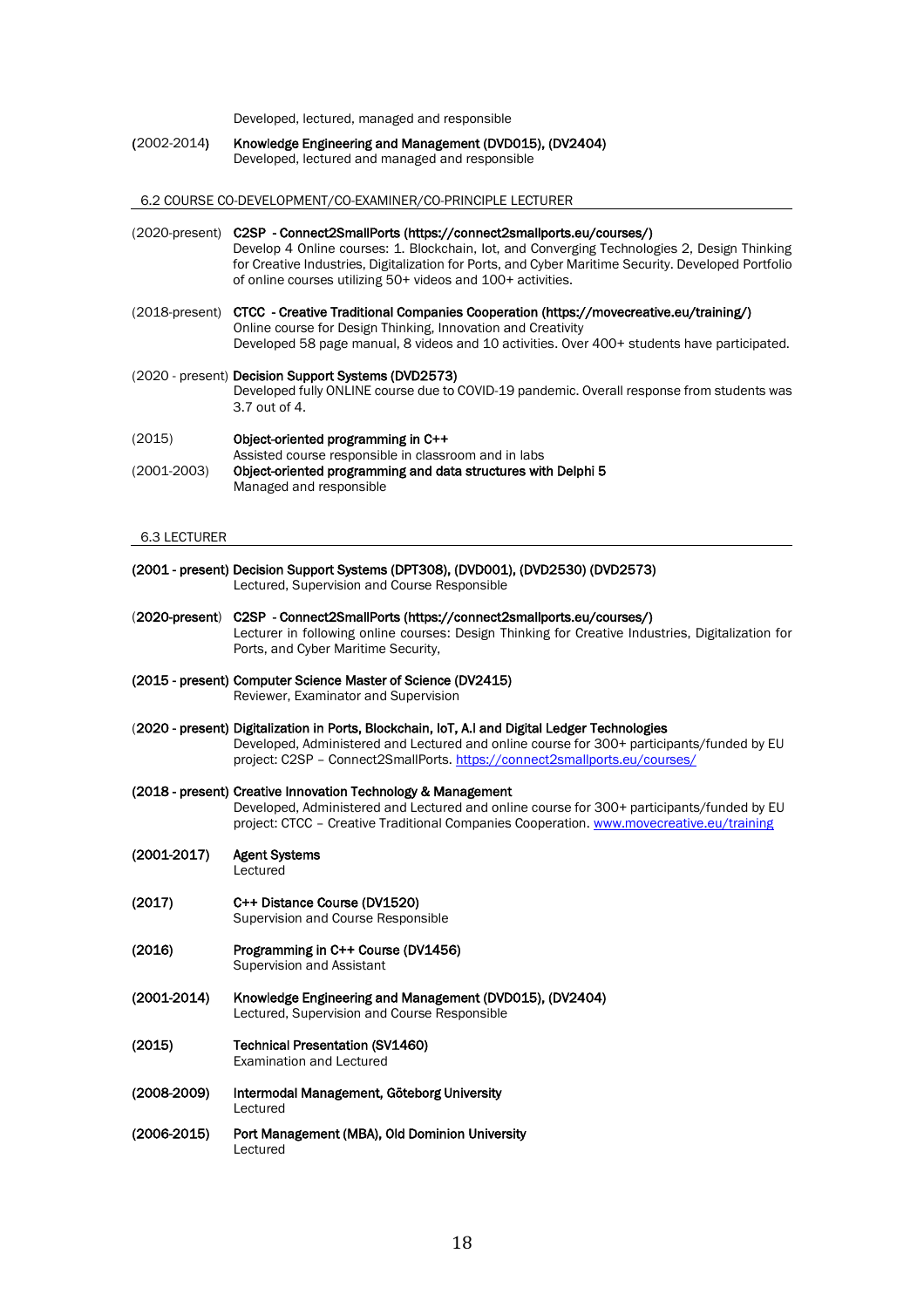| $(2006-2008)$   | Terminal Technology, University of Antwerp<br>Lectured and Supervision on Masters Thesis (3x) |
|-----------------|-----------------------------------------------------------------------------------------------|
| $(2001 - 2002)$ | Leadership and work environment (FEA001)<br>Lectured                                          |
| (2002)          | <b>Spatial Planning</b><br>Lectured                                                           |
| (2001)          | Applied Artificial Intelligence (DPT302)<br>Lectured                                          |
| (2000)          | Foundation to Information management (DVD103)<br>Lectured and supervision                     |

6.4 ADVISOR, EXAMINER AND SUPERVISION

## (2005-2019) PhD Thesis Supervision

#### PhD primary supervior (\*main supervisor):

- 1. Alexandr Silonosov (2022 2027) Phd Thesis: Security as a Service. Will handle the dayto-day supervision of this student for the first three years leading to a Licentiate. Goal is to apply for additional funding and assist the PhD student to defend a PhD
- 2. Mahwish Anwar (2018-2020) Phd Thesis: Digital Ports. Will handle the day-to-day supervision of this student for the first three years leading to a Licentiate. Goal is to apply for additional funding and assist the PhD student to defend a PhD.
- 3. Bakhtyar Shoaib (2015) Phd Thesis: Electronic Waybills and services. Handled the day-today supervision of this student for the final two years as his supervisors left him and the university did not support financially him in his final year. We co-wrote 3 papers for publication and he defended his PhD with success in May 2016.

# PhD secondary supervisor:

- 4. Xinying, Su (2006) Prof. Dr. Gerrit K. Janssens, Operations Management and Logistics, Limburg University Centre, Limburg, Belgium. I was invited by Prof. Janessens to help his PhD student and help her with simulation using my software that was developed as part of my PhD studies called, SimPort. This supervision was terminated on 2008 due to the student decided to terminate her studies.
- 5. Rosso, Violetta (2008) Prof. Dr. Kent Lumdsden Department of Transportation & Logistics Chalmers University, Gothenburg, Sweden. I was invited by Prof. Lumsden to help this student on finalising her work on Dry Ports. I reviewed and made suggestions to the student, such as applyng more quantitiative work and perhaps simulation. Unfortunately, later in the year the student decided that this was too challenging and our collaboration ended in 1 year. The student did defend her thesis with success.
- 6. Panagiotis Angeloudis (2008) Prof. Dr. Michael Bell, Department of Civil Engineering, Imperial College, London, UK. I was invited by Dr. Bell to assist with Panagiotis Angeloudis in reviewing his paper and on further developing an AGV simulator for Container Terminals. I was later asked to be a Board Member of PortTec research group at Imperial College.
- 7. Jacob Panneerselvam (2017) I was invited by Dr. Ingrid Rügge at University of Bremen, Germany to help with supervising the student on his research on LNG Automation. Bunkering Principles due to that I had assisted him partly when he submitted his master thesis at University of Klaipeda with Dr. Vytautus Paulaskas. The student is still pursuing with a plan to defend in 2021.

## PhD. examiner

8. Thusnavis Bella Mary I. (2019) Certain Investigations On Image Retrieval Using Statistical Methods And Hybrid Optimization Algorithms. PhD Thesis no. 1121053038/Ph.D./AR7. Invited by Prof. Dr. K.P. Jaya, Director of Research. Faculty of Information and Communication Engineering, Anna University, Chennai, India 600 025.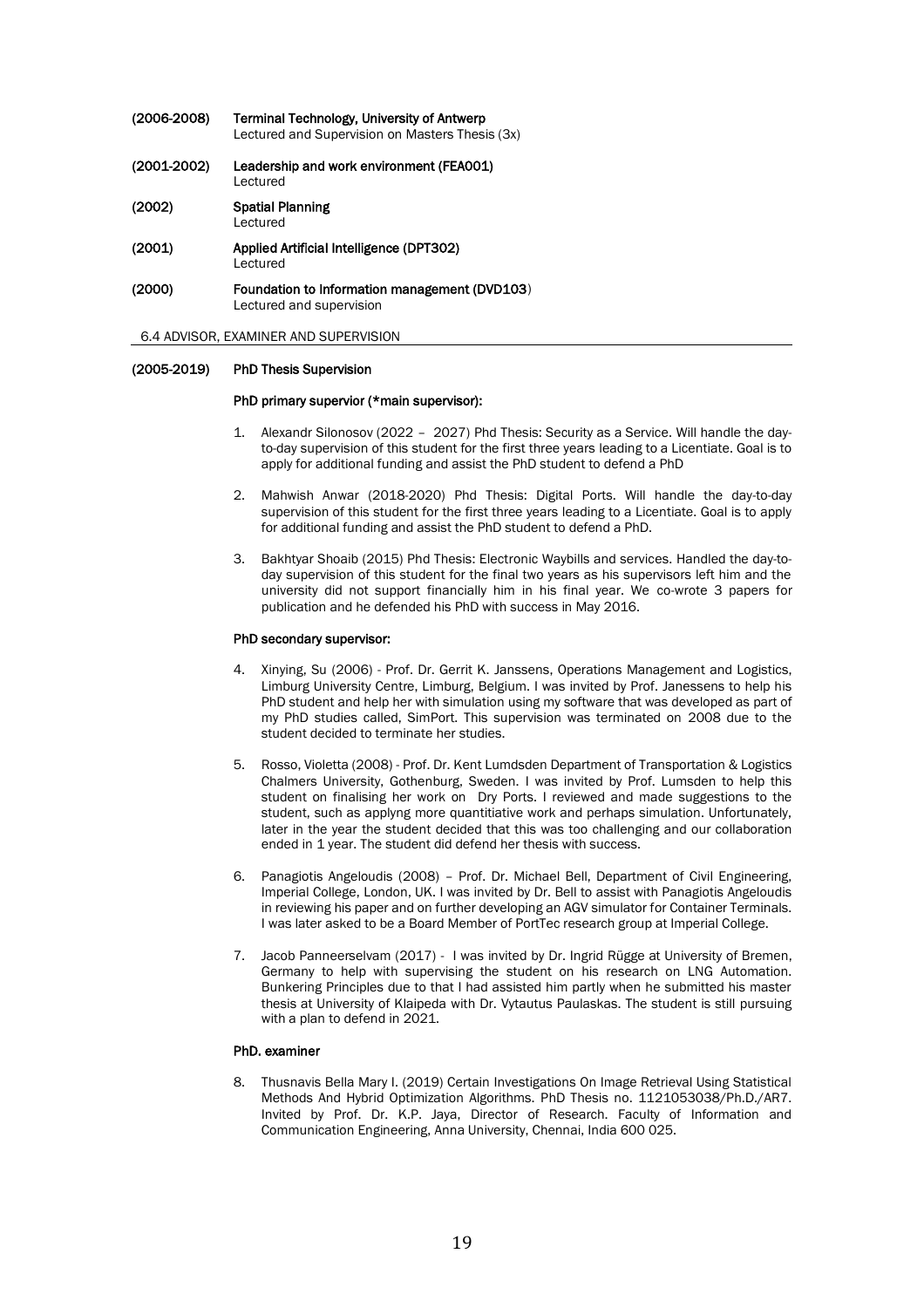- 9. Devapriya S. (2020) Energy Efficient Spectrum Sensing For Cognitive Radio Network. PhD Thesis no. 2010S4012001. Invited by Prof. Dr. K.P. Jaya, Director of Research. Faculty of Information and Communication Engineering, Anna University, Chennai, India 600 025.
- 10. Thilagavathi, K. (2020) ''Certain Investigation on Hyperspectral Image Classification Using Deep Learning Techniques. PhD Thesis no. 11210532036/Ph.D./AR7. Invited by Prof. Dr. K.P. Jaya, Director of Research. Faculty of Information and Communication Engineering, Anna University, Chennai, India 600 025.
- 11. Kumar, Senthil. V. (2020) An Investigation of Maximizing Multiple Mobile Sinks Data Collection and Data Dissemination of Sensors in WSN. PhD Thesis no. 1314469229/Ph.D./AR6. Invited by Prof. Dr. K.P. Jaya, Director of Research. Faculty of Information and Communication Engineering, Anna University, Chennai, India 600 025.
- 12. Ameen, Nabeena. (2020) Wireless sensor networks. PhD Thesis no. Invited by Dr. L. Arun Raj, Associate Professor, B.S. Abdur Rahman Crescent Institute of Science and Technology |Vandalur |Chennai-48

#### (2003-2020) Master Thesis in Computer Science (DV2512) (30 ECTS)

(54 Thesis completed and 2 to be completed in 2022)

- 1. Schröder, Kai (2002) Master Thesis: Fluid Finder: A visual tag recognition platform for mobile devices, Master Thesis Electrical Engineering, Saarland University, Germany and Blekinge Institute of Technology, Sweden.
- 2. Chervyakov, A (2003) Master Thesis: Simulation-Based Evaluation of Berth Allocation Policies of Container Terminals, Master Thesis in Computer Science, Blekinge Institute of Technology, Sweden
- 3. Kosowski, Patrik and Persson, Olof (2006) Master Thesis; Development and evaluation of dispatching strategies for the IPSI™ AGV system, Master's Thesis Software Engineering, Blekinge Institute of Technology, Sweden.
- 4. Mbiydzenyuy, Gideon (2007) Master Thesis; An Optimization Model for Sea Port Equipment Configuration Case study: Karlshamn-Klaipeda Short Sea Shipping Link, Master's Thesis Computer Science, Blekinge Institute of Technology, Sweden.
- 5. Gili, Carla and Soler, Estefanía (2007) Master Thesis; Comparison and Evaluation of Different Types of Vehicles to Transport Containers within an Intermodal Terminal: Case study: Port of Barcelona, Master Thesis Engineering Speciality: Transport Blekinge Institute of Technology, Sweden.
- 6. Santamaría, Diego and de Ramón, Álvaro (2008) Master Thesis; Data Mining Web-Tool Prototype Using Monte Carlo Simulations, Master Thesis Software Engineering Thesis no: MSE-2008-20, August 2008. Blekinge Institute of Technology, Sweden.
- 7. Aziz, Yassar and Naeem Aslam, Muhammad (2008) Master Thesis: Traffic Engineering with Multi-Protocol Label Switching: Performance Comparison with IP networks, Master Thesis Computer Science. Blekinge Institute of Technology, Sweden.
- 8. Pereda Bertran, Joan R. (2008) Master Thesis; Comparison and Evaluation of ContaineTransport Equipment using Simulation: A case study of Barcelona's Pratt Container Terminal, Master Thesis Engineering Speciality: Management, Blekinge Institute of Technology, Sweden.
- 9. Kaim, Karol (2008) Master Thesis; Modelling and Examining Social Agent Behaviours in Multi Agent Environment, Master's Thesis Computer Science, Blekinge Institute of Technology, Sweden and Wroclaw University of Technology, Poland.
- 10. Ghaffari Khan, Osama Adnan (2008) Master Thesis; Analysis and Scheduling of machinery in an Intermodal Terminal by using the OSPF concept, Master's Thesis Computer Science, Blekinge Institute of Technology, Sweden.
- 11. Sikandar Bakht, Syed and Qazi Sohail. Ahmad (2008) Master Thesis; A Multi Agent Web Based Simulation Model for Evaluating Container Terminal Management, Master's Thesis Computer Science, Blekinge Institute of Technology, Sweden.
- 12. Jadwiga Górka, Weronika (2008) Master Thesis; Multi Agent usage in decentralized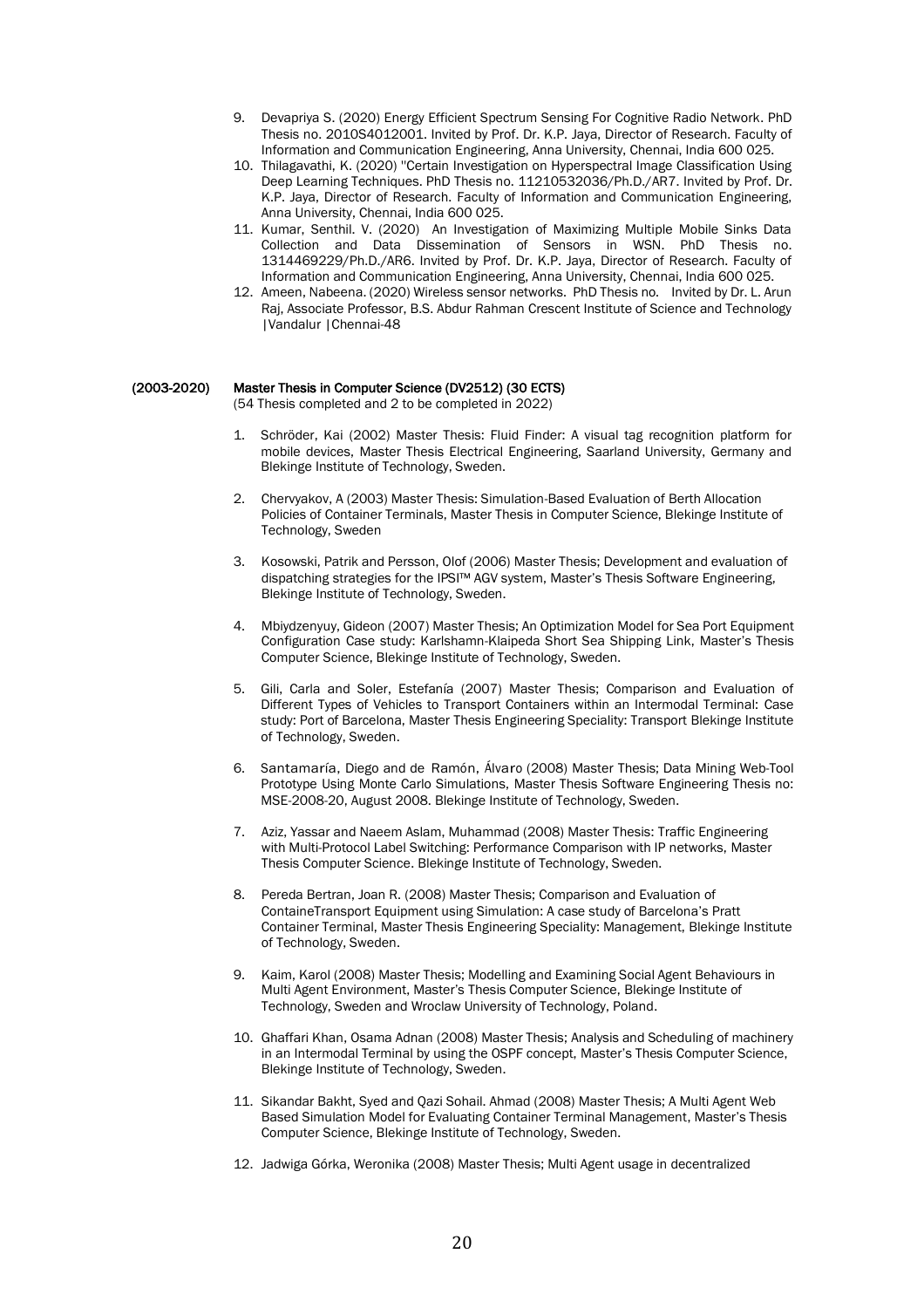coordination based on Container Terminal AGV traffic management, Master's Thesis Software Engineering, Blekinge Institute of Technology, Sweden and Wroclaw University of Technology, Poland.

- 13. Amer Rasheed and Mustansar Ali Khan (2009) Master Thesis; Dispatching Strategies to Evaluate Performance for Automated Guided Vehicles in the Transport of Containers. School of Engineering, Master Thesis Software Engineering, Blekinge Institute of Technology, Sweden.
- 14. Rashid, Rizwan and Kaleem, Babur (2009) Master Thesis: Evaluating Layouts for Automated Transport System using Simulation Approach, Master's Thesis Computer Science, Blekinge Institute of Technology, Sweden.
- 15. Asghar Jan, Muhammad (2008) Master Thesis; Adaption of IPTV, Master's Thesis Computer Science, Blekinge Institute of Technology, Sweden.
- 16. Awais Syed, Ali and Milants, Jan (2009) Master Thesis; Agent based simulation for C-AGVs at Intermodal Terminal, Master's Thesis Computer Science, Blekinge Institute of Technology, Sweden.
- 17. Ayub, Yasir and Faruki, Usman (2009) Master Thesis: Container Terminal Operations Modeling through Multi-Agent based Simulation, Master's Thesis Computer Science, Blekinge Institute of Technology, Sweden.
- 18. Güneş, Serkan (2009) Master Thesis; Investment and Financial Forecasting- A Data Mining Approach on Port Industry, Master's Thesis Computer Science, Blekinge Institute of Technology, Sweden.
- 19. Mehr Ali Shah, Syed (2009) Master Thesis; Usability assessment Method of the open source applications Case Study of OpenOffice.Org 3.0, Master's Thesis Computer Science, Blekinge Institute of Technology, Sweden.
- 20. Muhammad, Saeed and Ullah, Sami (2009) Master Thesis; Usability Evaluation of Health web portal, Master's Thesis Computer Science, Blekinge Institute of Technology, Sweden.
- 21. Pawlas, Krzysztof and Zall, Davood (2012) Analysis of Forecasting Methods and Applications of System Dynamics and Genetic Programming: Case Studies on Country Throughput, Master's Thesis Computer Science, Blekinge Institute of Technology, Sweden.
- 22. Zhang,Pengbo and Zhu, Gang (2013) Requirements and Specifications of ERP systems for SMEs in China. Master's Thesis Computer Science, Blekinge Institute of Technology, Sweden
- 23. Shafqat, Adnan (2014) Master Thesis; Mobile Usability of Intelligent Electric Devices, Master's Thesis Computer Science, Blekinge Institute of Technology, Sweden.
- 24. Zou, Ming (2014) Master Thesis; Industrial Decision Support System with Assistance of 3D Game Engine Case Studies of Visualization and Interaction Design for Wind Power and Port Control System, Master's Thesis Computer Science, Blekinge Institute of Technology, Sweden.
- 25. Zhang, Pengbo and Xu, Gang (2014) Master Thesis; Requirements and Specifications of ERP systems for SMEs in China Master's Thesis Computer Science, Blekinge Institute of Technology, Sweden.
- 26. García Gutiérrez, Enrique (2014) Master Thesis; Outdoor localization system based on Android and ZigBee capable devices Case study: Position estimation of a lost golf ball, Master's Thesis Computer Science, Blekinge Institute of Technology, Sweden.
- 27. Iqbal, Mubashir (2015) Master Thesis ; A Multi-agent Based Model for Inter Terminal Transportation, Master's Thesis Computer Science, Blekinge Institute of Technology, Sweden.
- 28. Gaj, Mateusz (2015) Master Thesis; Calibration of the Krauss car-following model Master's Thesis Computer Science, Blekinge Institute of Technology, Sweden.
- 29. Vadlamud, Jithinchand 2015) Master Thesis; Agent Based Electronic Documentation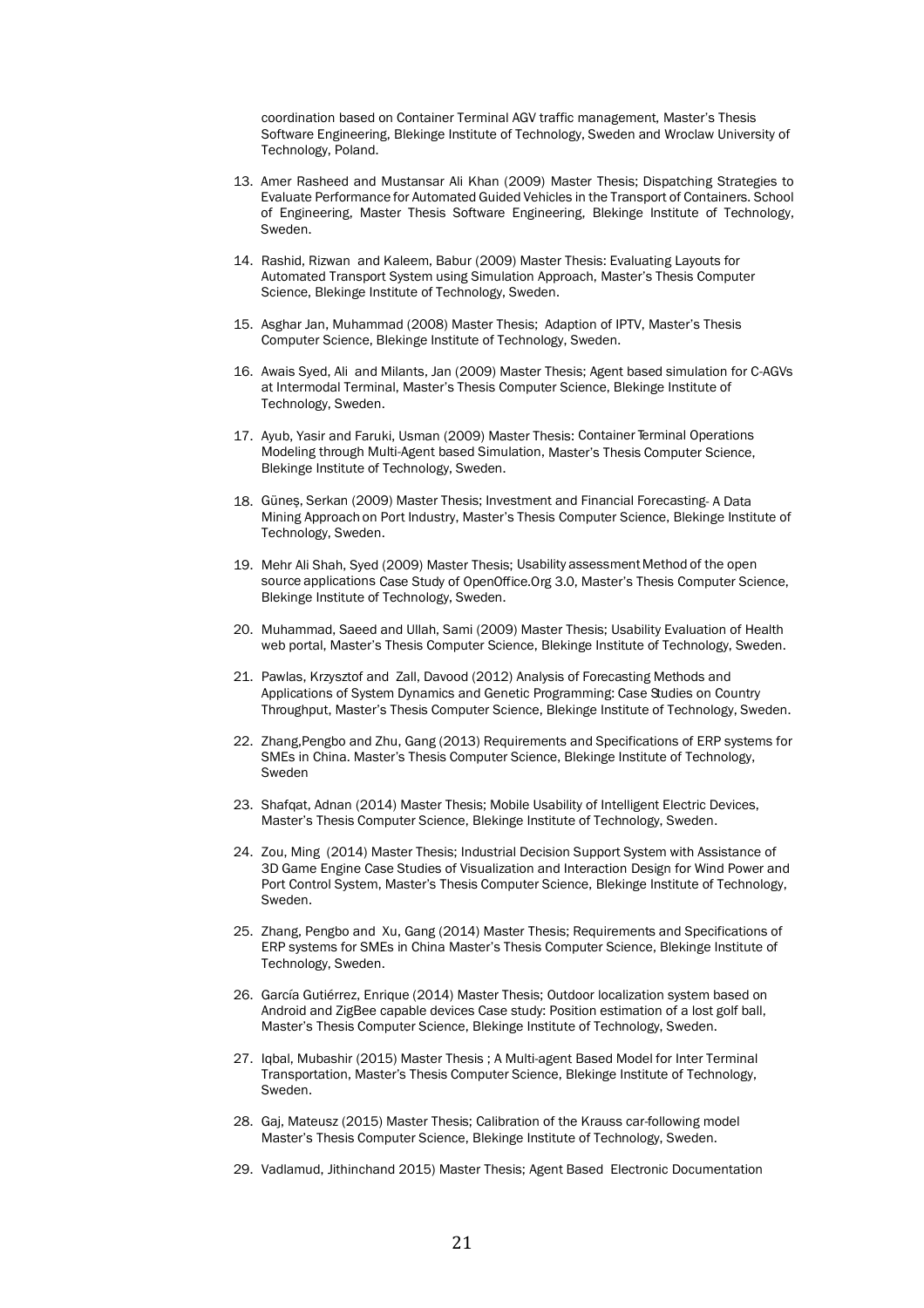Management System, Master's Thesis Computer Science, Blekinge Institute of Technology, Sweden.

- 30. Kamma, Aditya (2015) Master Thesis; Electronic Documentation of Freight Transport, Master's Thesis Computer Science, Blekinge Institute of Technology, Sweden.
- 31. Emelie Lindahl (2015) Master Thesis; Carlsberg Beer warehousing and Logistics, Master's Thesis Industrial Engineering, Blekinge Institute of Technology, Sweden.
- 32. Jonas Hantoft (2015) Master Thesis; Dynapac supermarket optimisation, Master's Thesis Industrial Engineering, Blekinge Institute of Technology, Sweden.
- 33. Cal Krzysztof (2015) Master Thesis; Evaluation of quality of algorithms for planning communication metropolitan network, Master's Thesis Computer Science, Blekinge Institute of Technology, Sweden.
- 34. Faheem Abbas (2015) Master Thesis; Applying Auction Based Stackiing Algorithms in Improving Performance, Master's Thesis Computer Science, Blekinge Institute of Technology, Sweden.
- 35. Omar Nassor (2015) Master Thesis; Web Based Decision Support System for Women's NGOs: Tanzania as a case study. Master's Thesis Computer Science, Blekinge Institute of Technology, Sweden.
- 36. Apuroop Paleti (2016) Master Thesis; Performance Evaluation of Path Planning Algorithms for Unmanned Aerial Vehicles. Master's Thesis Computer Science, Blekinge Institute of Technology, Sweden.
- 37. Qin Jiangcheng (2016) Master Thesis; User Behavior Trust Based Cloud Computing Access Control Model. Master's Thesis Computer Science, Blekinge Institute of Technology, Sweden.
- 38. Siva Venkata Prasad Patta (2017) Master Thesis; Intelligent Decision Support for Compliance Options. Master's Thesis Computer Science, Blekinge Institute of Technology, Sweden.
- 39. Tejaswi Nunna (2017) Master Thesis; Performance Analysis on Hybrid and Exact methods for soling Clustered VRP A Comparative Study on VRP Algorithms. Master's Thesis Computer Science, Blekinge Institute of Technology, Sweden.
- 40. Sri Harsah Arakatavemula (2018) Master Thesis; CyberSecurity in the Maritime Industry. Master's Thesis Computer Science, Blekinge Institute of Technology, Sweden.
- 41. Aniruddh Goteti (2018) Master Thesis; Data-Driven Decision Support Tool for Preliminary Design of Autonomous Machines.
- 42. Gazi Samia Ahmed (2019) Master Thesis; Liner ship route schedule design with port time windows for LNG bunkering operations. Master's Thesis Computer Science, Blekinge Institute of Technology, Sweden.
- 43. Hangdong Chen (Tony) (2019) Master Thesis; Exploring whether Blockchain can enhance the efficiency of small ports. Master's Thesis Computer Science, Blekinge Institute of Technology, Sweden. Master's Thesis Computer Science, Blekinge Institute of Technology, Sweden.
- 44. Kushang Patel (2019) Master Thesis; Introducing of Blockchain in Logisitics. Master's Thesis Computer Science, Blekinge Institute of Technology, Sweden.
- 45. Venkata Sai Teja Pennada (2019) Master Thesis; Concept of blockchain and cryptocurrency in the field of digital supply chains that use multi agent systemsUse Master's Thesis Computer Science, Blekinge Institute of Technology, Sweden.
- 46. Yanveer Feisal Snigdho (2019) Master Thesis; Master's Thesis Computer Science, Blekinge Institute of Technology, Sweden.
- 47. Yuan Liu (2019) Master Thesis; Machine Learning Approach to forecast empty container volumes. Master's Thesis Computer Science, Blekinge Institute of Technology, Sweden.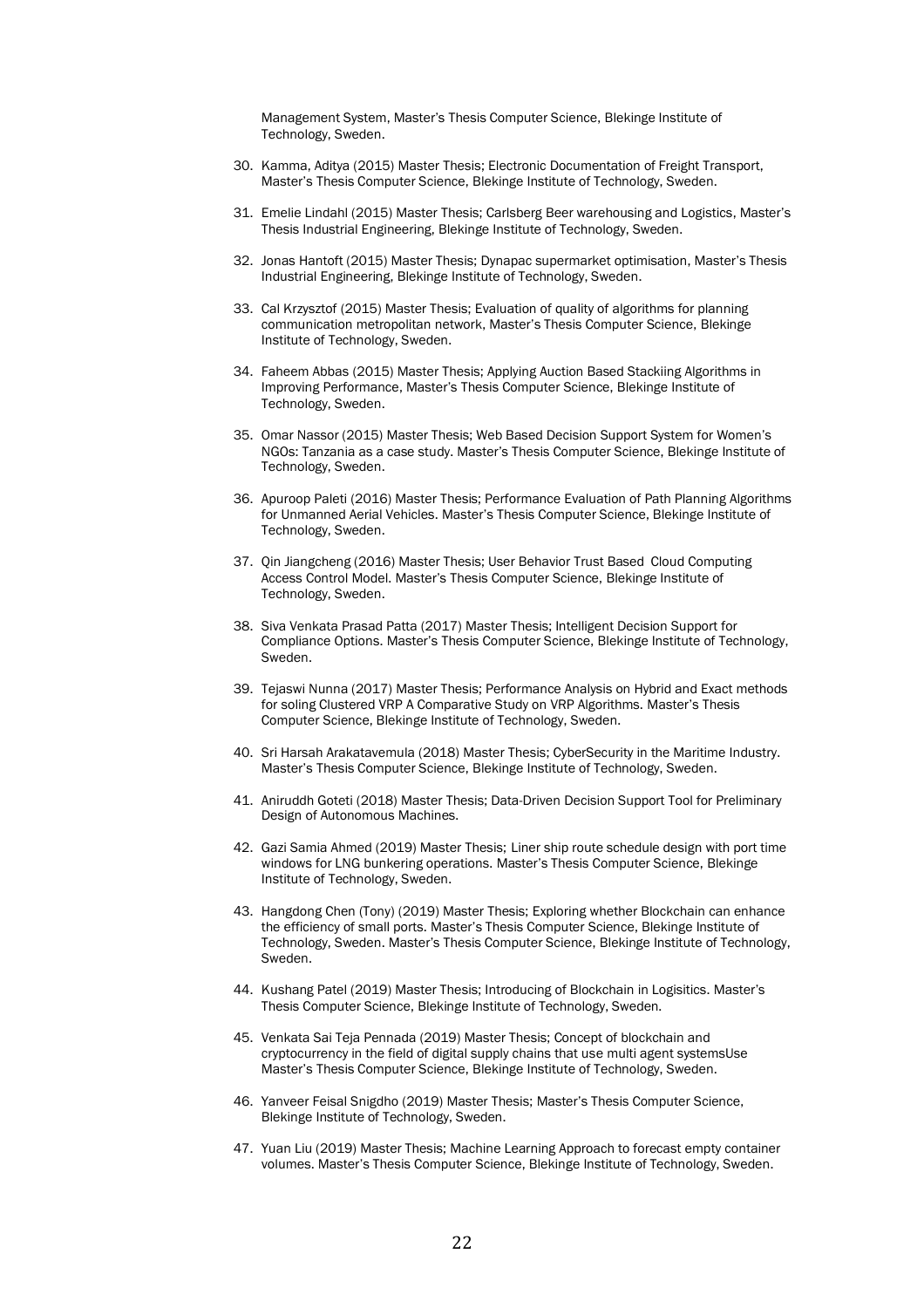- 48. Qinyang Hu (2019) Master Thesis; Deployment Cost Evaluation of a blockchain application in Blockchain-as-a-Service Environment. Master's Thesis Computer Science, Blekinge Institute of Technology, Sweden.
- 49. Aleksandr Silonosov (2020) The effectiveness of FIDO identity for user multi-factor authentication in comparison with digital certificates in Directory Services network. Master's Thesis Computer Science, Blekinge Institute of Technology, Sweden.
- 50. Chakri Patamsetti (2020) INLO-CART: Intelligent Approaches for Laytime Optimization and Cargo Routing to ensure On-time Delivery in Supply Chain. Master's Thesis Computer Science, Blekinge Institute of Technology, Sweden.
- 51. Annapureddy Sruthi and Immella Srinivas Sai Charan (2020) Detection of ships from SAR satellite imagery using CNN. Master's Thesis Computer Science, Blekinge Institute of Technology, Sweden.
- 52. Venkata Sai Sukesh Settipalli and Naga Manendra Kumar Dasireddy (2020) Measuring Toxicity in Text Conversations with an emphasis on reducing Unintended Model Bias. Master's Thesis Computer Science, Blekinge Institute of Technology, Sweden.
- 53. Maryam Rezaei (2021) Designing and evaluating the integrated model of DevOps and Blockchain technology for AI-based regulatory compliance systems. Master's Thesis Software Engineering, Blekinge Institute of Technology.
- 54. Andrii Yaitskyi (2022) Employing of Machine Learning technologies for detection of Phising URLs. Master's Thesis Computer Science, Blekinge Institute of Technology, Sweden.

## Master Thesis in Transportation Economics (30 ECTS)

(3 Thesis/Groups completed)

- Sykes, Jeremy (2006) Master Thesis; A Survey of Short Sea Shipping, Financing, and Use of a Risk Analysis for Evaluating its Potential: a case study for Ports in the United States. Master of Science in Transport and Maritime Management, University of Antwerp - Institute of Transport and Maritime Management Antwerp, Belgium.
- 2. Vander Eecken, Henry (2007) Master Thesis; Lessons learned from the European maritime policies and experience for the stimulation of Short Sea Shipping in the United States, Master of Science in Transport and Maritime Management, University of Antwerp - Institute of Transport and Maritime Management Antwerp, Belgium.
- 3. Dal Won, Kang (2008) Master Thesis; Fully Automated Container Handling Systems for Container Terminals (The case of Pusan New port), Master of Science in Transport and Maritime Management, University of Antwerp - Institute of Transport and Maritime Management Antwerp, Belgium.

## (2003 - present) Bachelor Thesis in Computer Science & Software Engineering (DVC001) (PA1445) (DV1478) (15 ECTS)

(10 Thesis/Groups completed)

- Miklovicz, Johan and Nilsson, Johan (2002). The Enemy within internal computer crimes, Bachelor Thesis Computer Science, Blekinge Institute of Technology, Sweden.
- 2. Bolmsten, Johan and Andersson, Martin (2002). Findign the right knowledge: Acase study in knowledge mapping, Bachelor Thesis Computer Science, Blekinge Institute of Technology, Sweden.
- 3. Chervyakov, Anatoly and Hellström, Andreas (2002). Global Software Development, Bachelor Thesis Computer Science, Blekinge Institute of Technology, Sweden.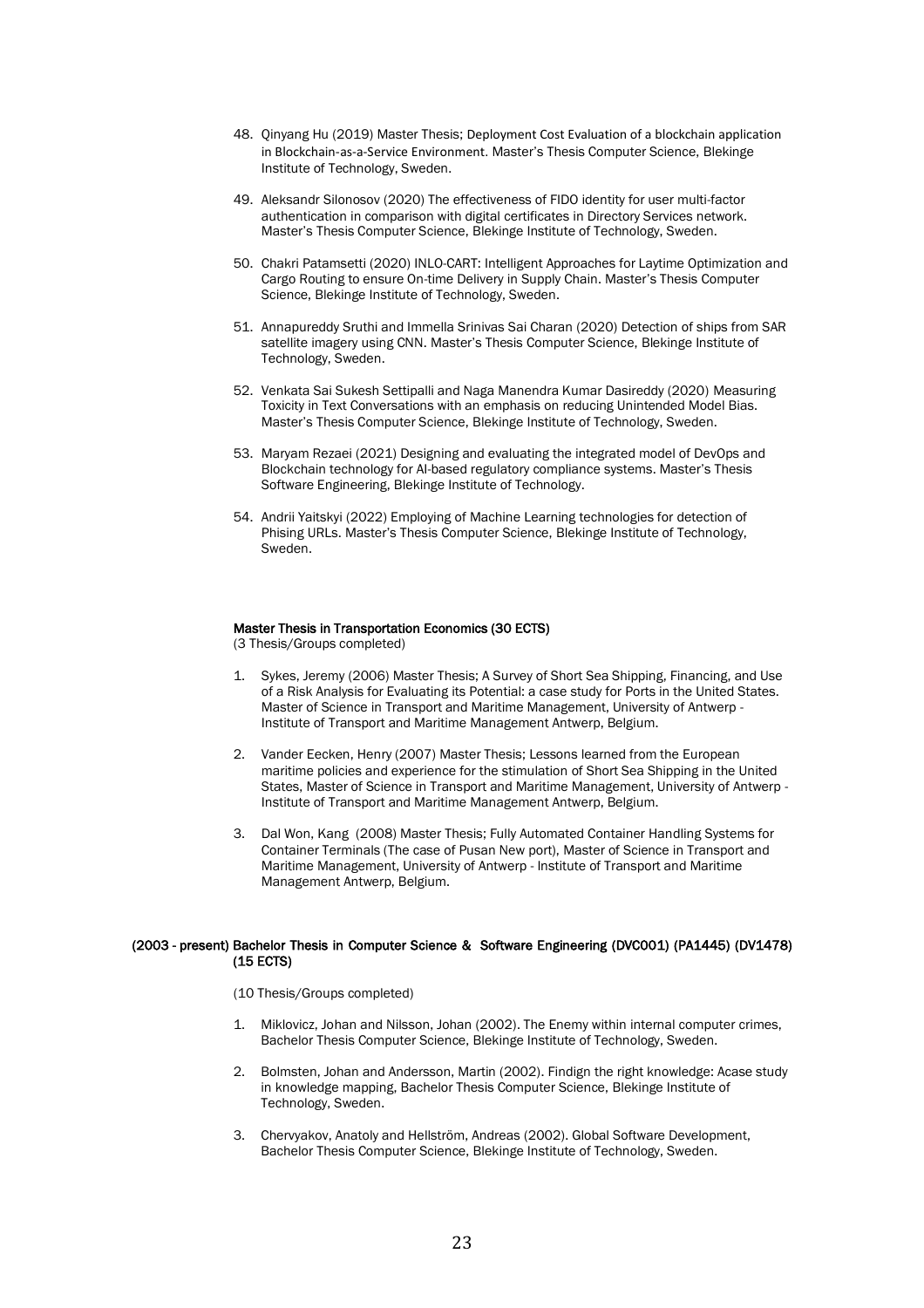- 4. Sörensson Christian and Johnsson, Andrea (2002). UTMS vs GSM, Bachelor Thesis Computer Science, Blekinge Institute of Technology, Sweden.
- 5. Petersson, Linus (2003). Peer-To-Peer time to lock the door. Bachelor Thesis Computer Science, Blekinge Institute of Technology, Sweden.
- 6. Nilsson, Björn and Stålbäck, Daniel (2003). VPN technique in a Wireless Local Area Network, WLAN, Bachelor Thesis Computer Science, Blekinge Institute of Technology, Sweden.
- 7. Bragvad, Magdalena and Kocacenk, Selda (2003). VodafoneLive! vs I-mode, Bachelor Thesis Computer Science, Blekinge Institute of Technology, Sweden
- 8. Sebastian Genlund (2015). Using AI in developing Games, Bachelor Thesis Computer Science, Blekinge Institute of Technology, Sweden.
- 9. Yulia Lizneva (2020). Digitalization Architectures in Seaports, Bachelor Thesis Software Engineering, Blekinge Institute of Technology, Sweden.
- 10. Victor Falkengaard Itzel (2020). Optimizing the Midpoint-Displacement Algorithm for Large Spaces in Three Dimension. Bachelor Thesis Computer Science, Blekinge Institute of Technology, Sweden.
- 11. Akula Tejasvi and Pamisetty Varshitha (2022) Text Steganalysis Based on Convolutional Neural Networks, Bachelor Thesis Computer Science, Blekinge Institute of Technology, Sweden.

| (2020)          | Master's Thesis (120 credits) in Electrical Engineering with emphasis on Telecommunication<br>Systems (ET2606)<br>Reviewer of 9 Master Thesis.                                                                                                                                                                           |  |
|-----------------|--------------------------------------------------------------------------------------------------------------------------------------------------------------------------------------------------------------------------------------------------------------------------------------------------------------------------|--|
| (2018)          | Software Projects (PA 2018)<br>Supervised students in their projects related to Software Engineering (5 students)                                                                                                                                                                                                        |  |
| $(2001 - 2003)$ | Systems development project (DAB206), (PAB004)<br>Lectured and Supervision of 8 groups (6-8 students per group)                                                                                                                                                                                                          |  |
| (2001)          | Systemvetenskaplig Utredning (DAB205)                                                                                                                                                                                                                                                                                    |  |
|                 | Thern, Henrik, Sörensson, Christian, Holmberg, Anna-Karin and Hellkvist, Lina (2001)<br>1.<br>Humanlike robots - A scientific study on Al.<br>2.<br>Degerman, Fredrik, Friberg, Hanna, Johnsson, Anreas and Petersson, Caroline (2001)<br>Information Overload: A Scientific Study on Information Overload in Companies. |  |
| $(2002 - 2006)$ | Advanced Topic in Software Engineering (PAD004)<br>Supervision of 15 groups (1-3 students per group)                                                                                                                                                                                                                     |  |
| (2002)          | Interactive web management (DVA005)<br>Supervision                                                                                                                                                                                                                                                                       |  |
| $(2001 - 2002)$ | Systems science research (DVB008)<br>Supervision                                                                                                                                                                                                                                                                         |  |
| (2001)          | Object-oriented programming and system construction (DAD105)<br>Supervision of 5 student groups (4-6 students per group)                                                                                                                                                                                                 |  |
| (2001)          | Group Projects (DDVX)<br>Supervision                                                                                                                                                                                                                                                                                     |  |
| $(2001 - 2002)$ | Candidate work in ADB (DABX35)<br>Supervision of thesis work by 11 student groups                                                                                                                                                                                                                                        |  |
|                 |                                                                                                                                                                                                                                                                                                                          |  |

# 7. SERVICE AND OTHER

- Member of Swedish ITS Intelligent Transportation Systems, PhD school 2010 2017.
- International Coordinator at Blekinge Institute of Technology 2006- 2010.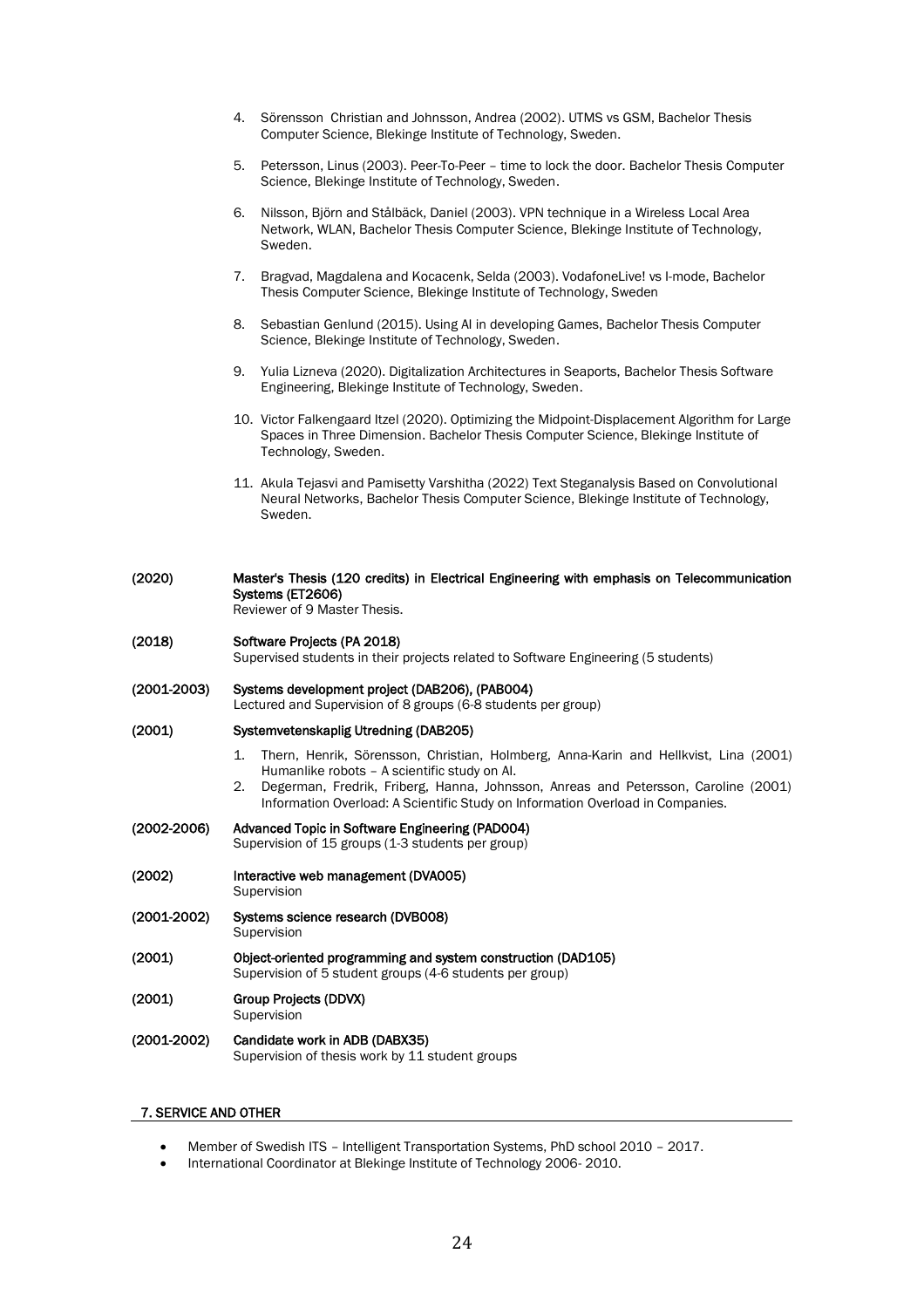- International Coordinator for Computer Science Department at Blekinge Institute of Technology 2007.
- Member of Hellenic Transportation Society 2002.
- Member on the Ph.D. student council at Blekinge Institute of Technology 2002-2006.
- Member of Tau Kappa Epsilon Fraternity 1989.
- Member of Association of Computer Machinery 2001.
- Member of Swedish Artificial Intelligence Society 2001.
- Member of Society of Computer Simulation 2002.
- Who's Who 2003 2016
- Member of Transportation Research Board committee on waterways and channels 2016 present.

## Skills Languages

- English mother tongue
- Spanish nine years of language training (+ 4 at university level)
- Greek mother's tongue
- Swedish (18 years living in Sweden)
- German rudimentary, living in Germany (2 years and wife is German)
- Flemish rudimentary, lived 2 years in Antwerp, Belgium
- Russian rudimentary, 1 year advance language training in 1991
- Mandarin Chinese rudimentary, acquired during work with EVERGREEN

#### Computer

Programming/Languages: VB.Net; C#; .Net; C; C++; ASP.Net; Python, VBA, Java, Visual Basic; SharePoint: PHP; MySOL; HTML; Ant: Python. Databases Management: Oracle 8.x/9.x, SOL Server, MS

Access Design & IDE Tools: Rational Rose, UML, WSAD, Oracle WebLogic

Server Systems: Windows Server 2016, Linux/Unix, Mac OS

Python, Tableu, R, LAN/WAN Protocols, Basic, Sun Open Windows, Windows XP, Office, Fortran, Pascal, Cobal, Delphi 5, Work with UNIX. Linux, Java, C++, SPSS, CPLEX, AMPL, and Stella.

#### Honors

| (2020)<br>(2019)<br>(2019)<br>(2005) | Supervised winning team at International Online Portathon, Klaipeda, Sept. 25-27, 2020. €500<br>Best Paper award at HMS-2019 conference, Lisbon, Portugal, Sept 18-20, 2019.<br>Supervised winning team at 2019 Port Hackathon, Klaipeda, Sept. 20-22, 2019. €1000<br>Recipient of MSC Containerisation Award - "Encouragement Award" $\sim \text{\textsterling}1,000$ |
|--------------------------------------|------------------------------------------------------------------------------------------------------------------------------------------------------------------------------------------------------------------------------------------------------------------------------------------------------------------------------------------------------------------------|
|                                      |                                                                                                                                                                                                                                                                                                                                                                        |
| (2005)                               | Scholarship from Hamburg Hafen & Lagerhaus Gesellschaft (HHLA) for COMPIT (05 in Haus<br>Rissen, Hamburg, Germany.                                                                                                                                                                                                                                                     |
| (2004)                               | Grant for PhD Supply Chain Management course at Mölde University, Norway.                                                                                                                                                                                                                                                                                              |
| (2004)                               | Scholarship from TRIBON Ship Systems AB to present research at European Union sponsored<br>conference, Sigüenza, Spain.                                                                                                                                                                                                                                                |
| (2002)                               | Scholarship from European Union; to present research on Container Terminal Automation at<br>conference in Hamburg, Germany.                                                                                                                                                                                                                                            |
| (1999)                               | Recipient of Libertas Humanitas Scholarship award to study at ITMMA, University of Antwerp,<br>Belgium (250,000 BEF).                                                                                                                                                                                                                                                  |

#### 8. REFERENCES

- Prof. Dr. Niklas Lavesson, Jönköping University, +46 36-10 1458 niklas.lavesson@ju.se
- Prof. Michael Bell, Imperial College & University of Sydney, +61 2-9114-1816 [michael.bell@sydney.edu.au](mailto:michael.bell@sydney.edu.au)
- Prof. Wayne Talley, Old Dominion University, +1 757-683-3534, wktalley@odu.edu
- Prof. Johan Woxenius, University of Gothenburg +46(0) 31-786-1453, johan.woxenius@handels.gu.se
- Prof. Theo Notteboom, University of Antwerp, +32(0) 2655149 theo.notteboom@uantwerpen.be
- Prof. Kent Lumsden, Chalmers University, +46 (0)31 7721345, kenth.lumsden@chalmers.se
- Prof. Tony Gorscheck, Blekinge Institute of Technology, +46 (0)455 385817, tgo@bth.se
- Prof. Gerrit Janssens, University of Hasselt, +32(0) 11-269119, gerrit.janssens@uhasselt.be

#### Certificates and letter of recommendation are attached